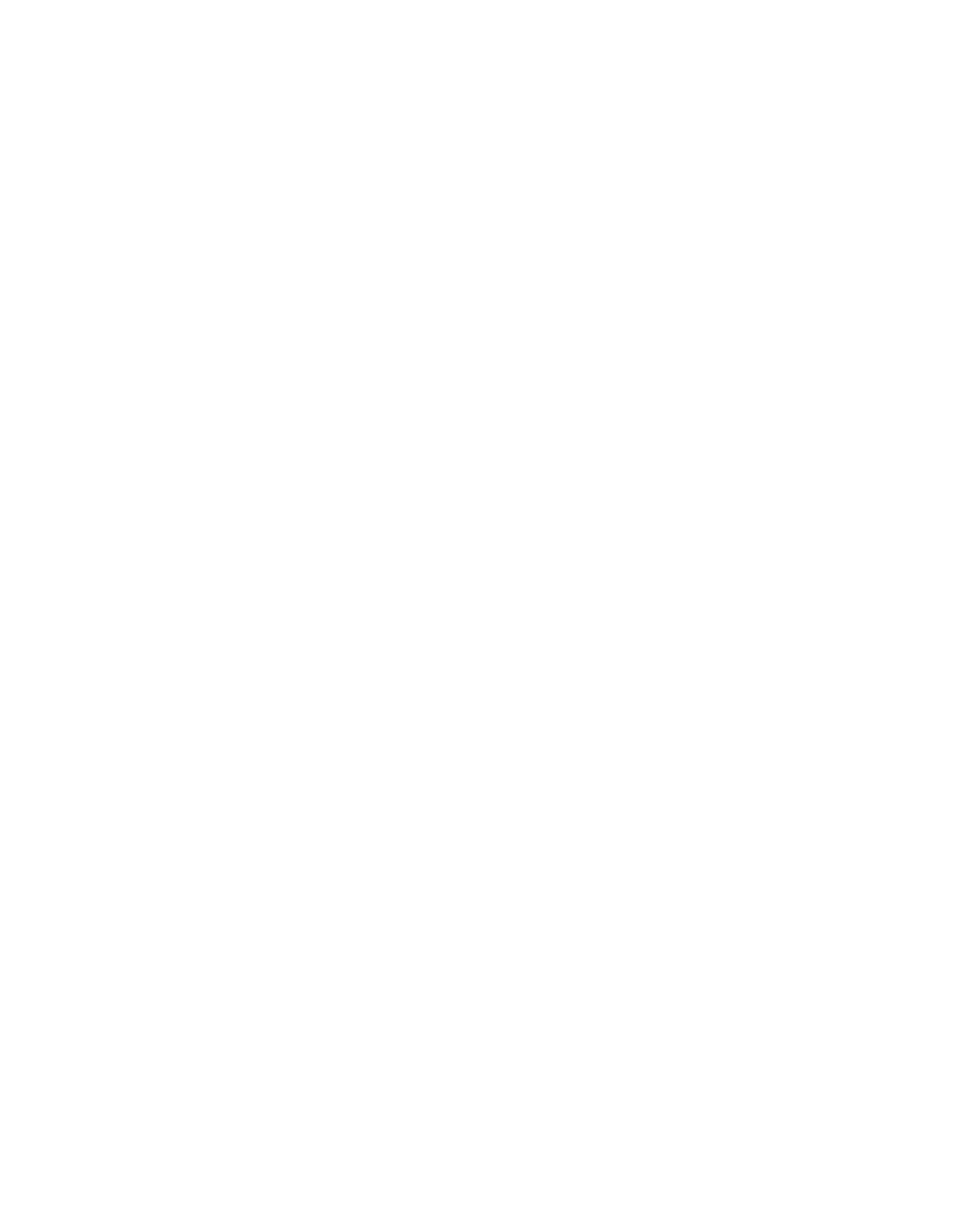# SURVEY COMMENTS: PREDICTIONS, DESIRES, AND CHALLENGES

Hundreds of people entered comments in reply to a question about the state and future of the system administration profession.They have been partitioned into sections with related topics:

- General outlook: both the positive and negative views
- Outsourcing: a source of great trepidation these days
- Automation: Reducing complexity? Enabling increased complexity?
- Professionalism:What does it mean? How is it achieved?
- Security: Many believe it is the "future" of system administration
- Change: It appears to be the only constant
- New technical models and roles:What does the future hold?
- Hot technologies:What's the current hot product?
- Business and management paradigms: Business usually pays the bills; how should system managers deal with business?
- Challenges: Specific comments on what's very hard right now

Many themes emerged as respondents thought about what they wanted or what the future might hold. These included both optimism and pessimism (everyone sees the world through their own experiences, and that's abundantly clear in this set of responses).

# **General Optimism**

Let's start with glowing, mostly unadulterated optimism ("it") refers to the future of system administration):

*It's only going to get better from here.*

*Overall, very good.*

*Looks promising.*

*Growing.*

*Headed in the right direction!* 

*The future looks bright ?!* 

*It can only get better, right?* 

*Future of sysadm... looks bright! Will look even better when the economy turns up.*

*Future of systems admin is bright! I see people having to become more specialized as the technology diversifies.*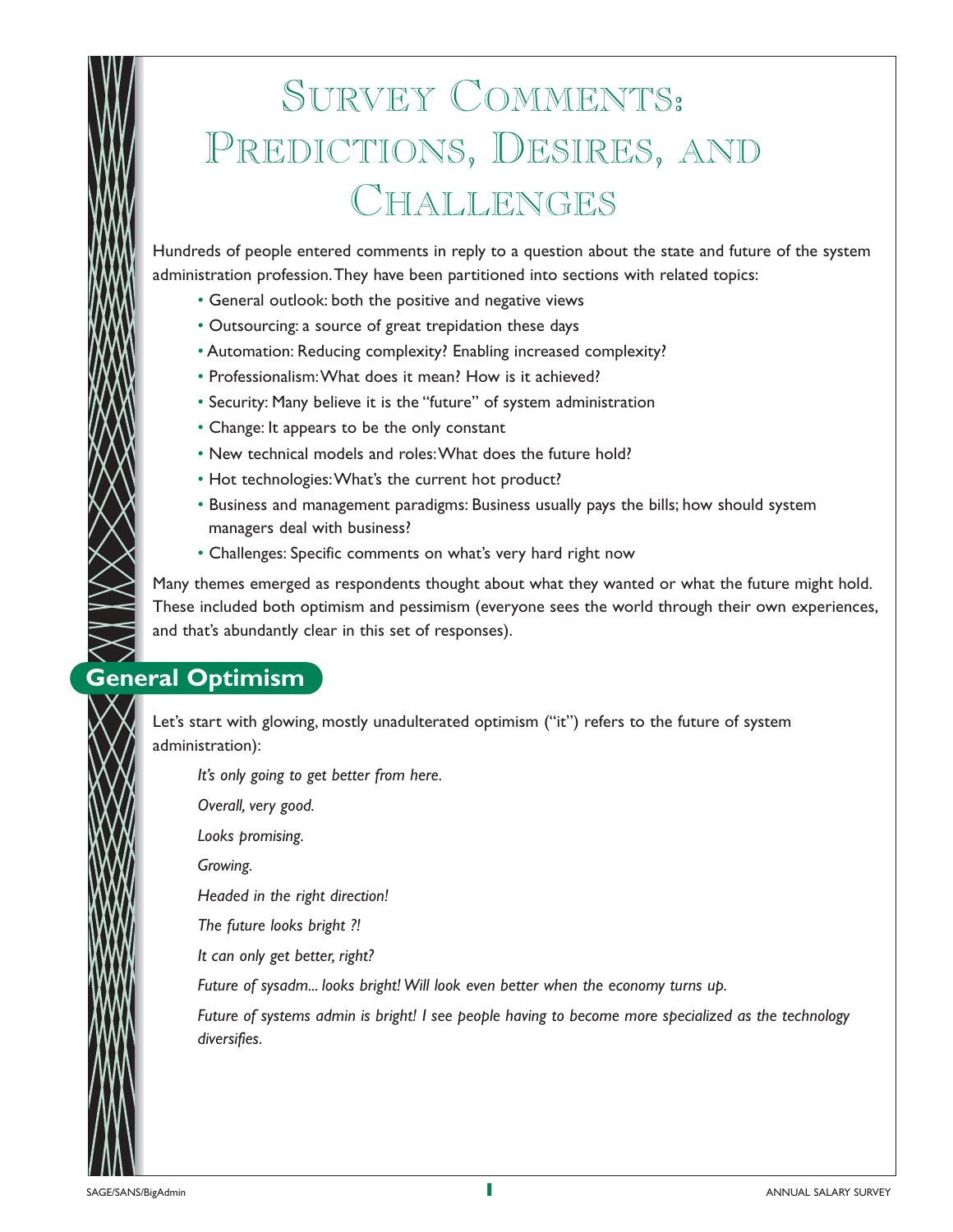Continuing the theme of optimism, here are a few comments about why sysadmins will be needed in the long-term. Many dwell on the complexity of trying to make systems usable by not-exclusivelytechnical end-users:

*System Administration will always be needed. Hopefully, more and more the people with the power will recognize the importance of having good System Administrators.*

*We sysadmins are here to stay for a while yet.*

*This is an in-demand job that is here to stay.*

*Systems administration will always be around. However there will be a deepening division between the LCD (lowest common denominator) operating systems (such as Windows) require an understanding of the system. Hopefully someday there will be more companies stepping away from Microsoft and demanding both truly skilled admins and truly flexible and cost effective software.*

*Growing, growing, growing.*

*System admin in this area seems to be growing in prestige and compensation due to its high tech nature.*

*Job prospects: Expanding. Emphasis on security, performance, and clustering. I LOVE this work!* 

*I see sysadmin as being more important, since I'm observing technology becoming more complex rather than simpler for end users. I work with small rural schools in western Arkansas, and we have systems from DOS 4 to XP Pro/MacOS X to deal with.*

*As long as we have Microsoft they will need lots of me :) .*

*As long as Microsoft keep putting out shamefully insecure server software,Windows sysadmins will have job security, but IT-related industries will continue to suffer.*

*System Administration will always be needed, the same way as administrators are needed for maintaining robots at factories.*

*There is no silver bullet, that's why there will always be sysadmins!* 

*The future, hopefully humanity on a whole will decide that being intelligent and using common sense can be fun and even make their lives easier.*

*As long as willfully ignorant users grow in number, there will always be sysadmins.*

### **General Pessimism**

Just as those having a good year write glowing predictions, so do those having a bad year write, with fabulous imagery, depressing predictions:

*Future looks dismal...*

*No future.*

*Conditional Boredom.*

*There is no future.*

*The future is in goat herding.*

*What future? I took a nearly 50% pay cut in the last year because HR folks won't talk to old, female sysadmins, companies want specialists with certifications (not experience)* 

*Overworked and underpaid.*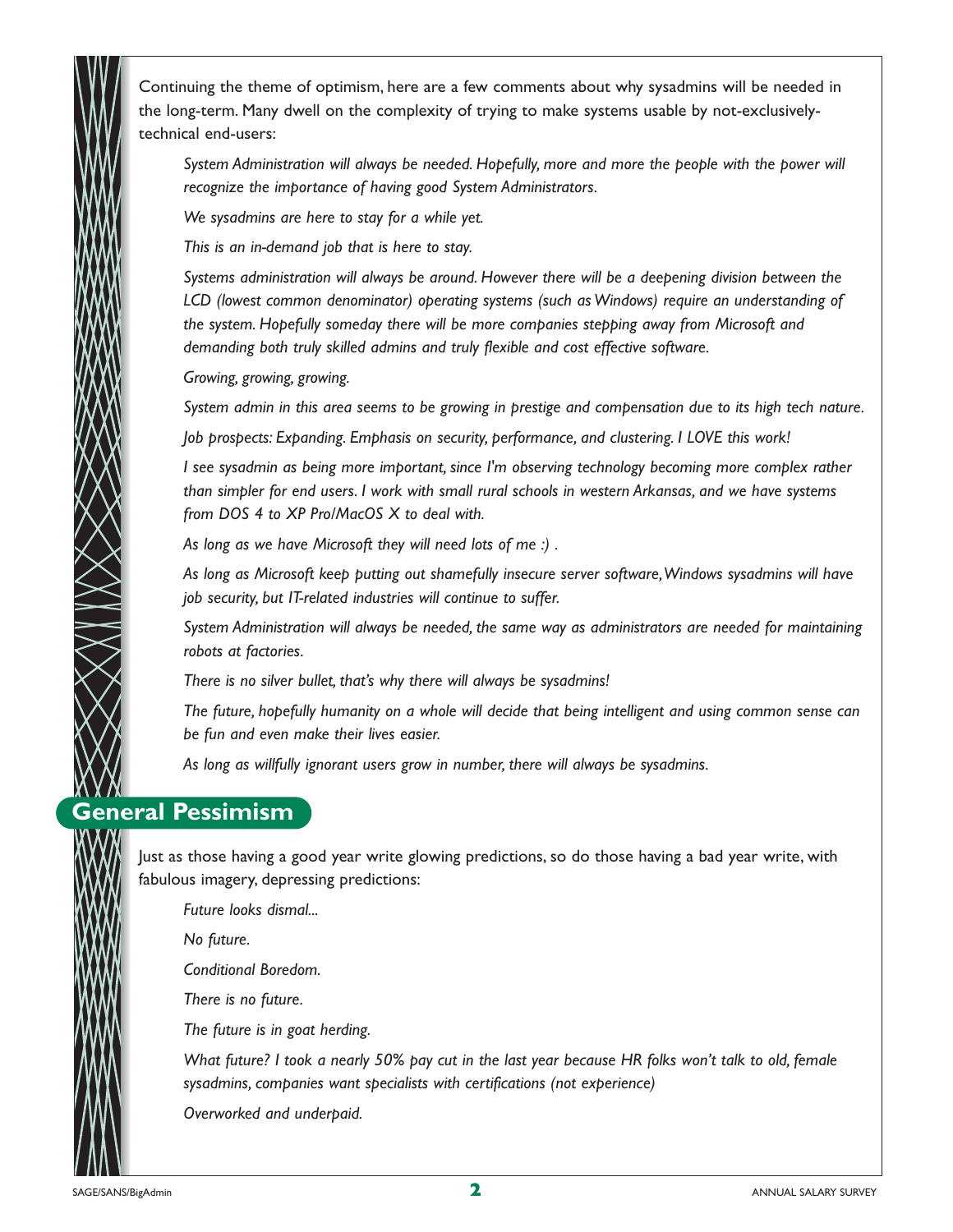

*Unfortunately during the dot-com boom the average administrator was commanding a very high salary, and companies felt like they were being forced to overpay people. Now that the economy has tanked, companies are feeling an overwhelming desire to screw over the average admin by cutting the staff and making him/her do the jobs of two or more people.This leading to burnout and resentment. Unfortunately if/when the economy stabilizes, a lot of companies are going to be hemorrhaging talent. Sad situation.*

*The future of system administration seems dead. Employers and IT vendors seem out to get rid of us all. Employers don't want pure systems administrators - they want people who have multiple skills networking, database administration, programming, etc.*

*It's a dead end. Computers have been a hobby for 25 years (since I was 6). Now they are a burden and I find my job is mainly "babysitting" for people who can't figure out File->Open, or reboot their PC by power cycling the monitor.*

*Hopefully I will still have a job in five years.The future seems bleak to me, but I'm in it until the very end.*

*Where do we go from here? It's truly become a dead-end, and it's not all the fault of the economy. Bad management,"corporate logic" (oxymoron), and incompetent workforce are completely incompatible with the field.Technology is advancing(?) or changing too rapidly for us mere mortals to keep up with, software seems more broken with every new release, and hardware is degrading in quality on the high-end to become more "pc"-like. Security issues are a nightmare. Kill me.*

*Sysadmin will become less specialized and will cease to exist.*

*Eventually people will figure out that computers don't need to be so complicated, and all the sys-admins will be screwed. Enjoy it while you can.*

*Think future looks bleak at the moment as privacy in the workplace continues to erode as well as irresponsible (immoral) youngsters and cheap foreign labor replaces good quality people.*

*System Administrators as we know them are going away. I do not think there is a future for the full time admin.We now need to be able to be a source of revenue and not a sink.That means we need to become DBAs, programmers, developers or some other person, in addition to the sysadmin stuff, to offer a positive impact on the bottom line. If we don't, we will be outsourced or replaced by someone who can.*

*If the tech industry compensation in Canada does not improve, Canada will face a massive skills shortage that will cripple the industry as people move to the US or even overseas for higher compensation.*

*On the future of system administration: Unfortunately I think that the future of system administration isn't so bright. Not because of spending or the economy or the war or whatever - these things come and go - but because system administrators are going to become bored.There was a thread on Slashdot recently about why people don't want to become mainframe operators [because it's boring]. I'm afraid that this is what will happen with system administration.*

*I fear that the future of highly compensated (\$85K+) sysadmins is at significant risk due to several factors, including: 1. Misunderstanding and cluelessness of HR and management in general about the value of a professional, competent and self-educating sysadmin generalist. 2. Replacement of experienced sysadmins with less experienced employees who are willing to work for significantly lower salaries and with foreign outsourcing* 

*The old guys will burn out the young people will take over and eventually burn out.*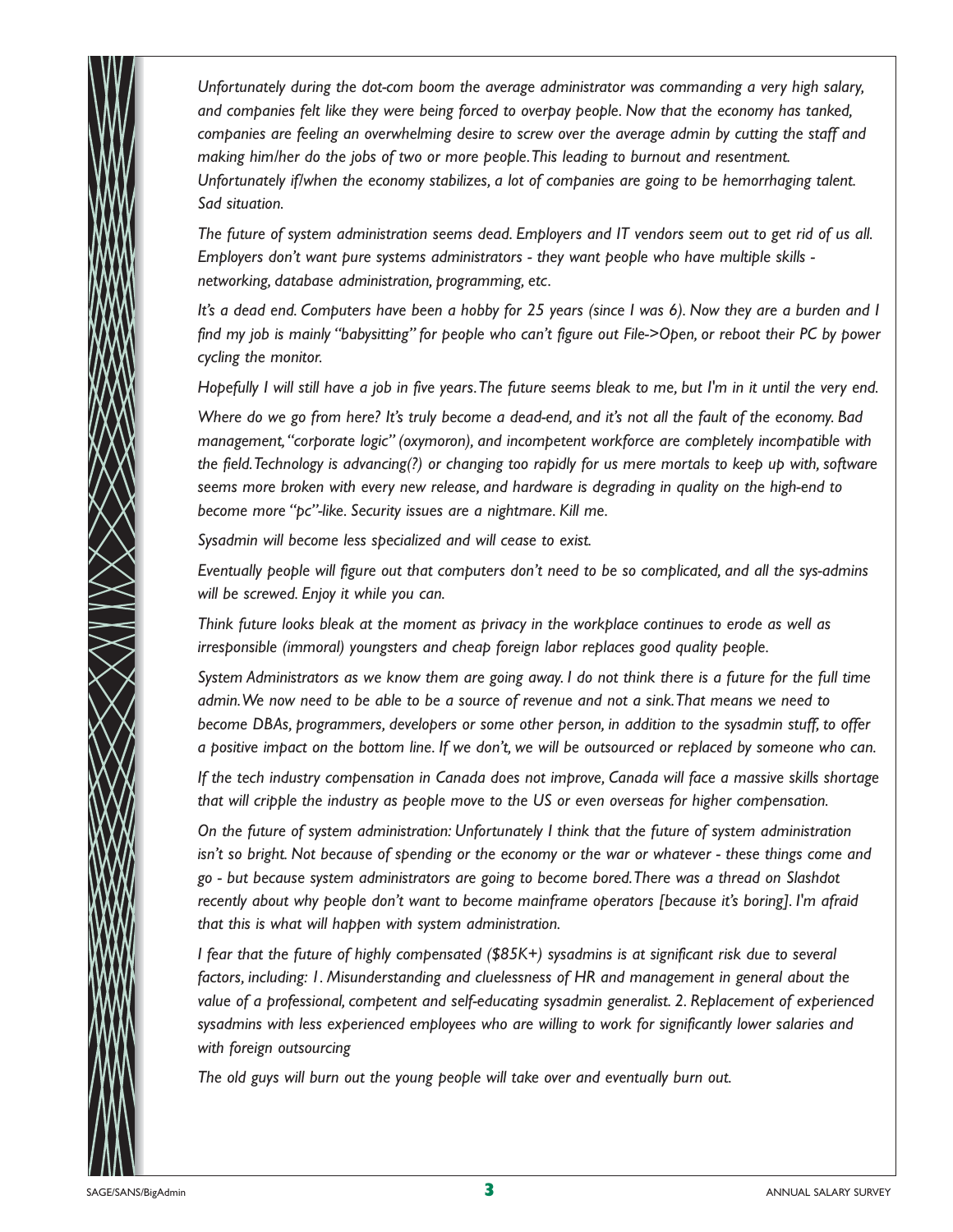*The old guys will burn out the young people will take over and eventually burn out.*

*few highly paid Sysadmins in the US, but for the most part it will be automated or outsourced. I predict that DBAs will also be eliminated very soon.The American business practice of doing it "right now" instead of right is killing investment and jobs in the US and will drive IT to the ground.*

*Very boring...*

*Doomed.*

*...*

*It'll only get worse.*

*Would be nice to have a future, but at least I am employed for the time being...*

*An undercurrent through the pessimistic replies below concerned lack of respect (or the perception thereof) for members of the profession.This is not new but is expressed here in more colorful language than usually seen (often with references to so-called blue-collar career choices):*

*Sysadmin functions will continue to be denigrated, underfunded, and underpaid.*

*... Sysadmins are going to have to be more information services architects, not merely plumbers.As a physical architect plans for the best use of space, so sysadmins have to plan for the best use of information services. It will not be enough to know how to install the OS or "fix it"; that way will lead us into the janitorial recesses of our employers' consciousnesses. Regardless of the exact technologies, we are the experts on how it all works together, and we need to be present from step zero in the planning process.*

*It's becoming a trade job just like a plumber - no advancement from a SA position without a business degree, longer working hours, less thinking expected from the SAs and more rote following of documented procedures. It's sad - I will still be in it for 5 years but likely not for 10.*

*Being a military sysadmin is not the best.The opportunities for personal education and training are nonexistent, there is not a lot of respect for what we do (until something breaks of course), and the opportunities to connect with others of our ilk (via conferences and the like) is severely restricted.*

*Sometimes I feel that we are just glorified plumbers. I'm still very worried about how the economy will affect job opportunities.*

*We are tech monkeys.We are replaceable.Those that move into management (be it project or people) are the only ones that will survive long term.Why does a company want a 40-year-old admin that costs 40% more than a 24 year-old with the same skills? Analytical skills and (I hate to use a buzz word) "adding value" are important, one's prowess with technology will only get one so far unless that technology is a very specialize niche.*

*If companies continue to treat and compensate sysadmins the way they do here, there will be a huge shortage in the future.*

*I hope we're not getting the reputation in the industry as "digital janitors" UNIX Admins getting new job offers recently in Silicon Valley have been getting laughable offers that are often comparable to a janitor's pay. If I am going to get paid like a janitor, I should at least get to work as many (fewer) hours, like a janitor, and not carry a pager!* 

*I feel that sysadmins generally are treated as cattle here.The management believes that we are disposable, usually negating arguments with,"Well, if you are not happy, leave." I feel demoralized all the time.*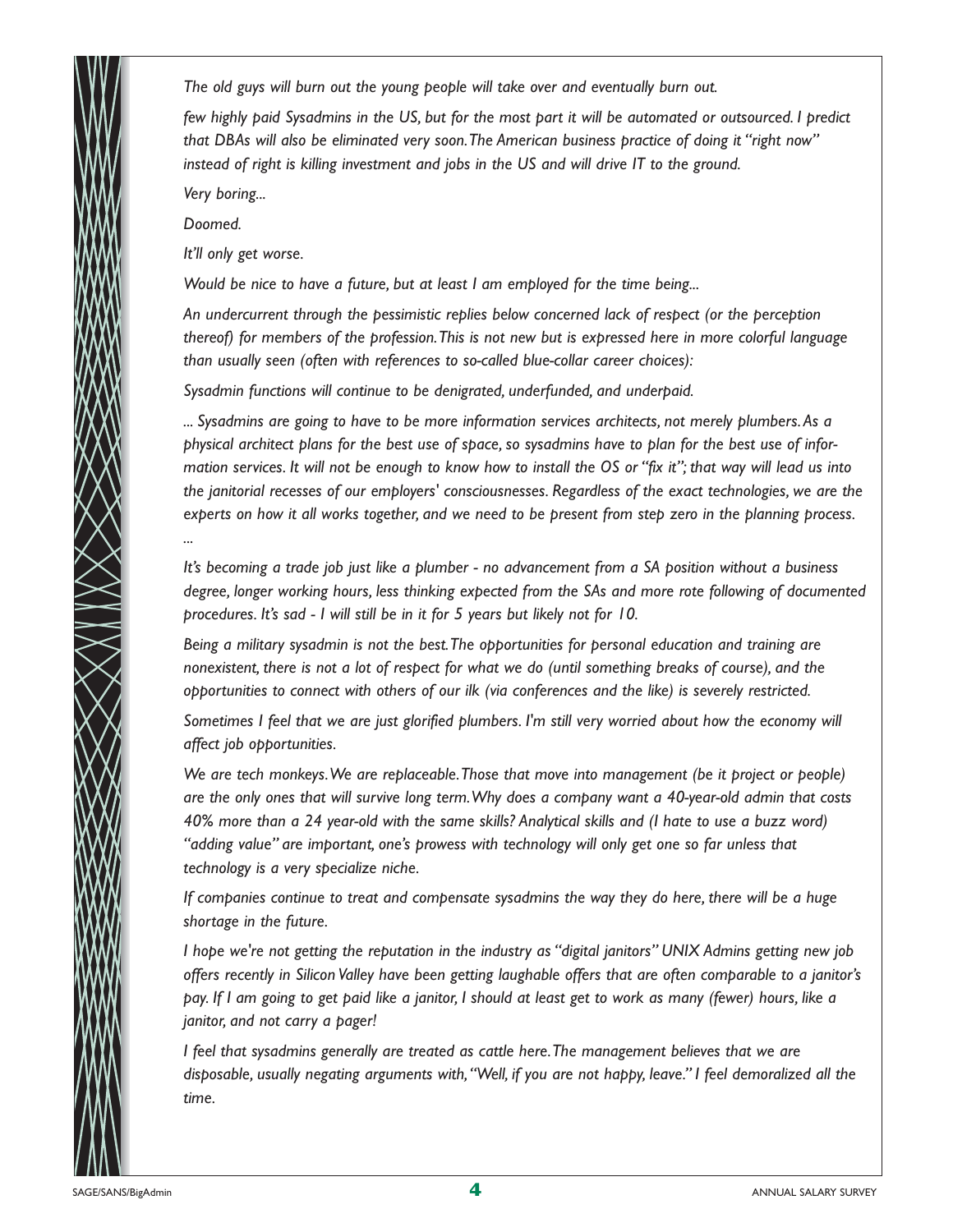*I'm starting to think of being a sysadmin as being fundamentally the same as being a plumber. If the pipe is clogged, you get called in at whatever hour to fix it. If the pipe has a capacity problem, you install a bigger pipe.The technical details are very different, but the position is becoming more of a trade than a profession.*

*Often "professional" work (Doctor/Lawyer, etc) but given the respect of "grease monkey" garage work by management and employers.*

*I think benefits, salary, and overall job satisfaction issues are only going to get worse in the years to come. IT admins used to be respected. Now we are IT janitors.*

*"Work smarter, not harder" is taking on new meaning as the complexity of IT infrastructure increases and the number of interoperable (!?) sub-systems increases. I am watching the growth of "intelligent agents," self-healing systems, and grid technology with great interest.The two greatest challenges for IT this decade are to successfully partner with their organizations to align IT strategy with business strategy and demonstrate VALUE.We need more respect! ( and money ;)* 

*We are appliance repair staff.*

*I see most of us in the IT industry as mechanics. I feel that as time progresses, society will begin to see us more and more in this light, and our current "deific" status will diminish greatly.*

## **Outsourcing**

*Outsourcing is causing major fear, uncertainty, and doubt in the sysadmin community. Most are worried about jobs drying up and use the language of fear (again,"it" refers to sysadmin and/or its future):*

*I'm very concerned about outsourcing to non-US countries.*

*It's going away for the most part. Most system administration can be done remotely. It will move offshore with the development jobs.*

*Worries me that IT continues to be outsourced.Also that I am tied to Microsoft, and all their security hassles.*

*Too much of it being shipped overseas.*

*The future of system administration appears to be in India, less a few on-site people for any physical work that needs to be done (although that will probably be contracted out on an as-needed basis). I believe system administrators will be regarded as equivalent to janitors and building maintenance people in the near future.*

*We are a dying breed.The outsourcing of our labor to India is killing the industry, and the lack of unionization prevents collective bargaining on Capitol Hill.*

*We are in big trouble, due to exporting jobs to India, and H1B "slaves" this survey needs to allow more than 3 or 5 choices to the questions above* 

*moving to India, how can one envision a long term career in administration?* 

*Very concerned about outsourcing of IT to India and other "cheaper" locations. http://www.businessweek.com/magazine/content/03\_05/b3818051.htm* 

*How long till it's all outsourced to Bangalore?* 

*Hope they don't all go to offshore or foreign companies for contracted system administration.*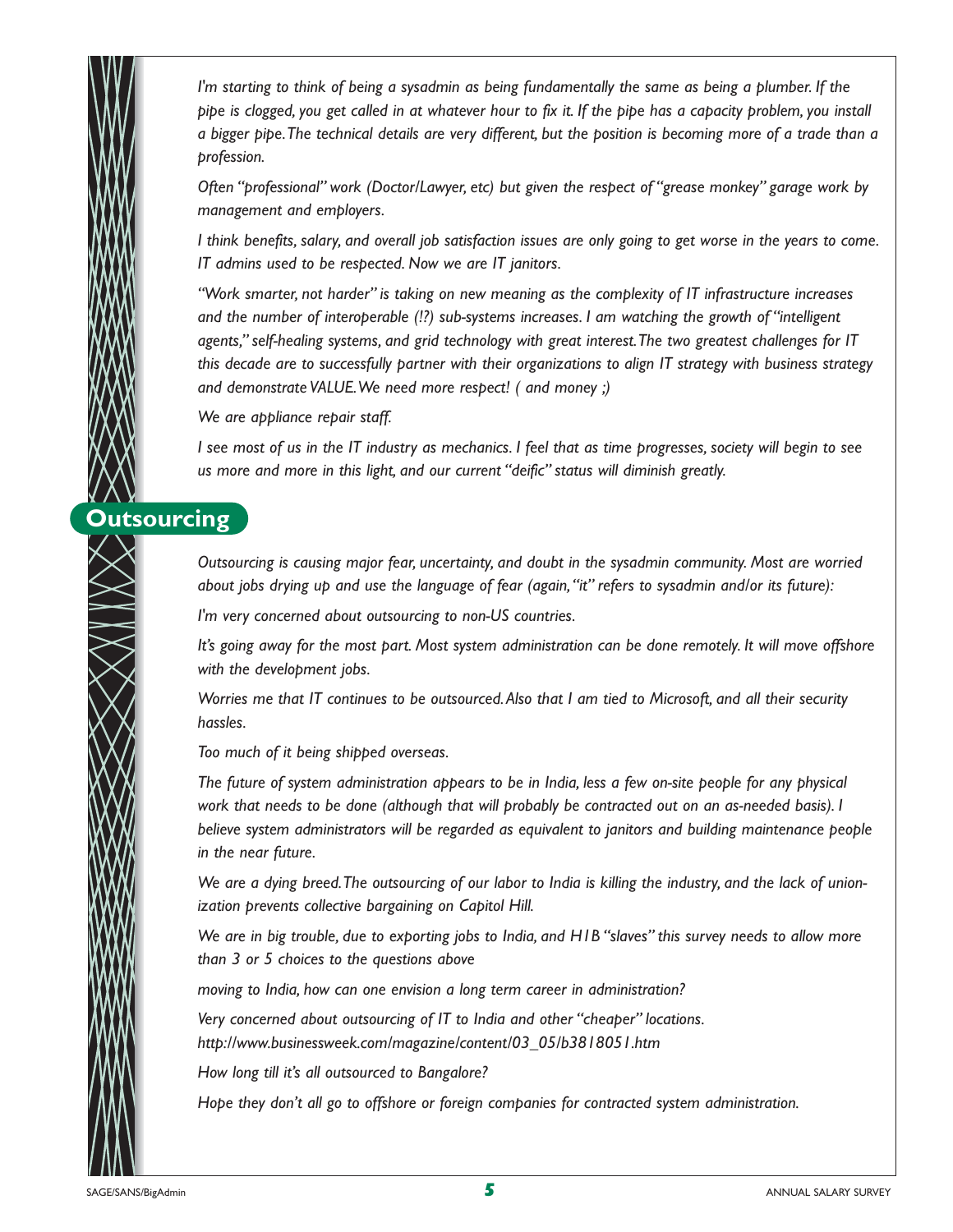*Hope they don't all go to offshore or foreign companies for contracted system administration.*

*I think the field will shrink in the U.S. as telecontacts permit sysadmin to be conducted by engineers in India and other places with lower salaries.*

*Very concerned about the current trend in "off-shoring" IT support.*

*Outsourcing is almost dead. Server consolidation is in. Please don't hire any more Indians or Chinese people, they are taking all the US jobs.*

*I think companies are fooling themselves by thinking they can effectively move sysadmin jobs offshore. Blindly following a corporate directive of cutting costs by a predetermined percentage smacks of the worst kind of uninformed management.*

*It will be interesting to know how secure other sysadmins believe they are in their job.This is in the light that they probably are seeing a lot of programming jobs being outsourced to India etc.As major corporations are focusing more on profiting at the expense of quality or future sustainability I can only assume that we will most probably be the next to go when the going gets tough.*

*Worried about jobs moving offshore.*

*I believe system administration is least impacted by offshore outsourcing due to the typical hands-on nature of the work.*

*The trend for all hands-on system administration to be out sourced is growing. Leaving a few managers to organize the contractors.*

*The offshore initiatives of the past couple of years have really taken a toll on the IT job market. I would really like to see a grass roots movement to stop this BS policy.*

*I'm concerned about who will be calling the shots in the future, marketing or engineering.A merger of the two is a good idea, a marketing driven company is the kiss of great illness.*

*All routine computer jobs, including most sysadmin jobs, will eventually go overseas (outside of U.S.). [...] Scared: worried that H-1B visas and shortsighted quarterly returns are helping send work to other countries.*

*A recent article outlined how many technical support/development functions are being contracted overseas, esp. in Asia, where salaries and cost of living is cheaper. I don't believe this will affect the system administration function quite as much since on-site support will always be a need.*

## **Automation, Complexity, and Skill**

*Some respondents exhibited real fear about administration automation packages (such as Sun's future N1 release) that will cause them to be obsolete:*

*Hopefully Sun's N1 technology doesn't make me obsolete.*

*The concepts of N1, eliza might shrink the number of system administrators required...*

*Sun's N1 will decrease number of UNIX sysadmin jobs.*

*Automation will [create] a need for fewer human sysadmins.*

*The hardware vendors want to remove administrators from the picture; for example, Sun's N1 venture (I know IBM and HP have similar projects in the works, but I don't remember what they're called). MIS is seen as a necessary evil, a leech sucking precious resources away from the "productive" areas of the company.This type of mentality crushes the spirit and makes improvements difficult or impossible.*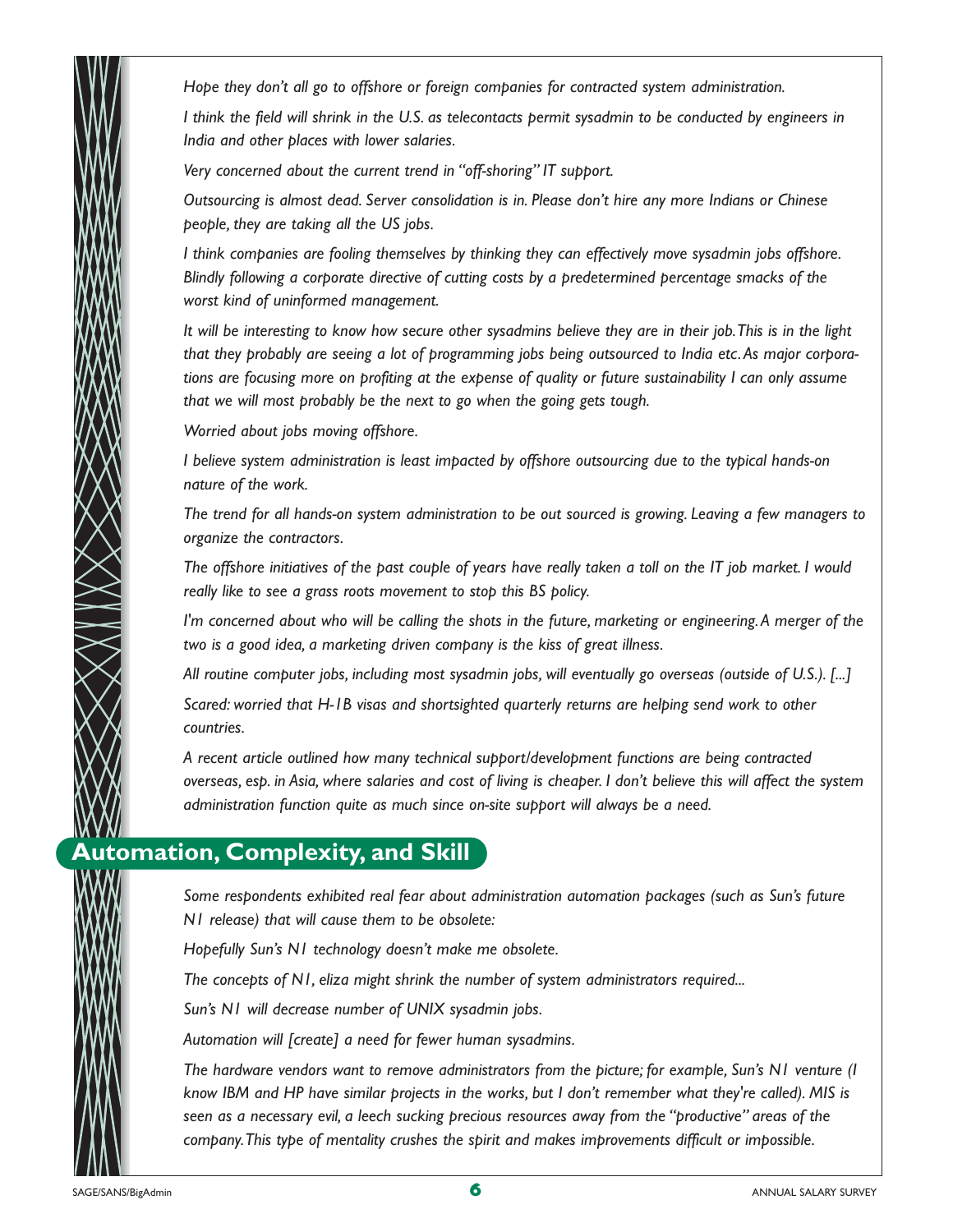*Management software will lessen need for as many sysadmins. Computers to control computers in the future... less system admins needed. Automation is king. This company is downsizing and looking to automate every task... any future for sysadmin here will be part time at best and possibly outsourced.*

*We're [in bad shape] - robots will soon replace us all.*

*Sysadmins are a dying breed...as software gets smarter, fewer sysadmins will be able to manage more systems.Time to blend Sysadmin with other jobs...*

*Point and click, automated, menu systems are gradually replacing the need for System Administrators future prospects limited.*

*Systems are gaining in stability and self repair every year. I expect large numbers system administrators to be severely reduced by automation over the course of the next 5-10 years.*

*I see fewer admins with more systems per admin. I see little potential for promotion. I see layoffs looming. I see more ulcers coming.*

*I knew Networking Professionals were to become a thing of the past when Cisco starting selling colorcoded routers.*

*They will not need us anymore as a full time worker.*

*I think that sysadmin skills are becoming more and more of a commodity (and thus less and less salary opportunity) and hope to be out of the line work and into management in the next 2-3 years.*

Others, though, were more optimistic on the same subjects:

*Until the "self-healing,""self-managing" servers become more than marketing material for IBM, the sysadmin is going to be in demand.*

*Just as all technology, over time, becomes more end-user friendly, network computing will - in the next 10 to 15 years - cease to require a human element to keep it running.*

*System administration is a dying art, it seems. Self-healing systems are designed to do away with us, almost entirely. However, if they're as reliable as Windows servers are, then system administration has a long future ahead of it.*

*Sysadmin is becoming more of a commodity skill in that O/S's are becoming easier to manage, so more people are perceived as having the necessary skills. I don't think that the "glamour" of being a sysadmin will continue, and certainly the ability to command high salaries is almost over.*

*It's going too be interesting too see how advances in technology change the number of required sysadmins and their required skill sets.*

*Job getting easier as tools mature/stabilize, but harder due to specialization.*

*"They" say that sys-admin jobs will become automated out of existence. It holds about as much water as the "paperless office."Also, as much as try to deny it, Microsoft still can't beat Unix.*

*Sysadmin should become simpler with the increase in power that will allow an improvement in configuration interfaces.*

*Anticipate more automation for low-level sysadmin tasks to allow better workload and provide time for building a better architecture.*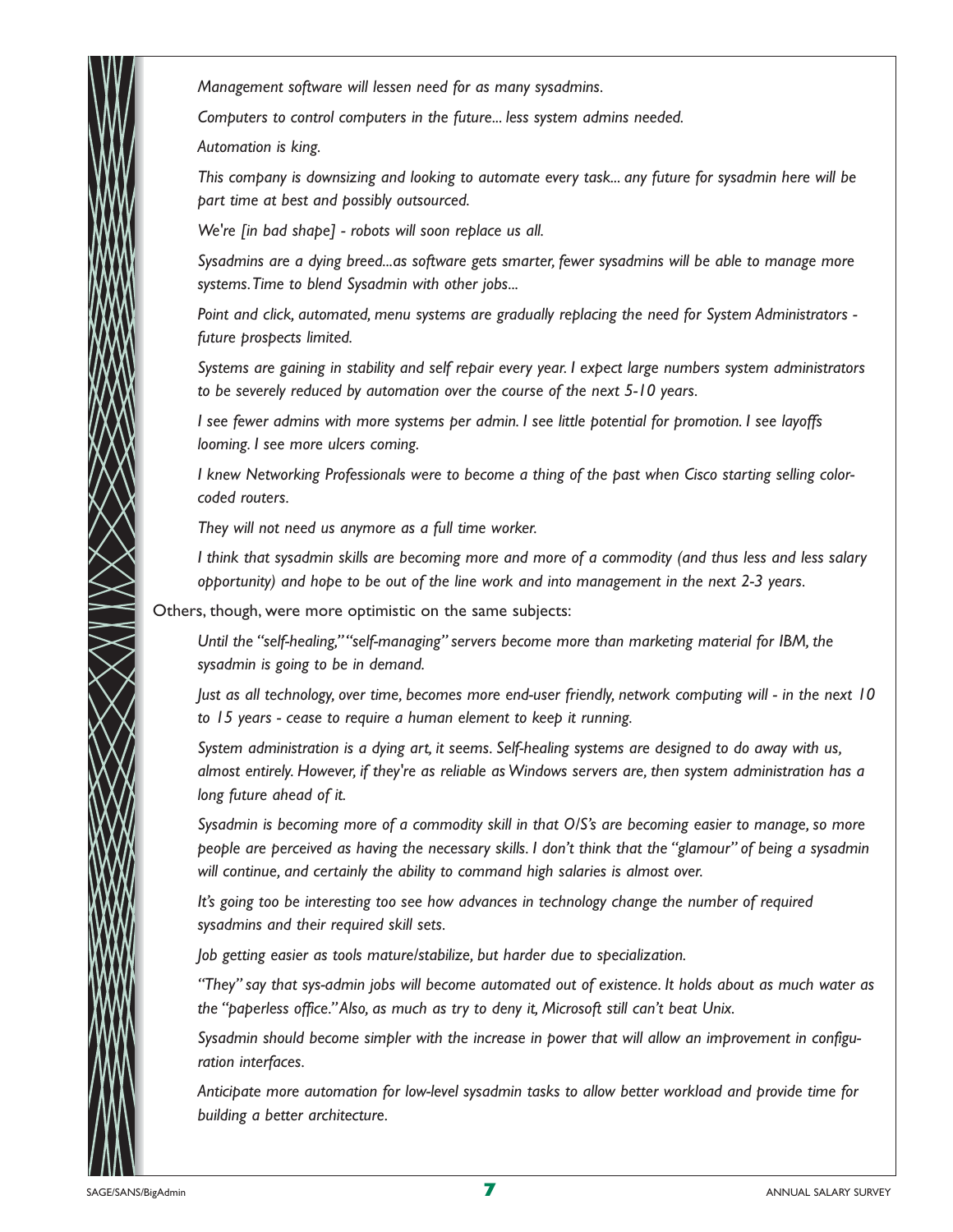The phrase "dumbing down" appears in many of these responses that concern themselves with sysadmin's future and the influence of more powerful tools and decreasing requirements to be an expert on various system components:

*With the dumbing down of sysadmin that M\$ perpetuates, there will need to be a more senior position 'super-admin' to resolve all the problems that the dumbed down sysadmin can't.*

*Someone is going to have to know the low-level system information. I am seeing too many new Sysadmins that only know the tools but not the underlying concepts.*

*The key in the future will be to separate admins who "just keep things running" from those who take a more proactive role in creating and improving systems that provide tangible benefits to the organization. The difference is also those who can administer distributed systems vs. just managing a few larger hosts well.As a manager, my challenge is to hire people who understand networked computing which has been proven to be very difficult.*

*Seems anyone out there can call himself an administrator nowadays. Granted, O.S./software installation & hardware installation are part of it, but knowing how to set things up so they don't cause constant issues/errors all the time and remain error free and work without needed all this tweaking is a whole 'nother issue.*

*I think the complexities of basic sysadmin duties (not Oracle supporters, major apps, or huge clusters) will start to come down to the PC help desk level. It will take a few more years for that to happen with major apps, but it will happen.As ease of manageability increases, you will need fewer and fewer people in the field.You might have one onsite expert or the help desk salaried individual will handle 99% of all problems and the expert will only be called in when needed. ... Sysadmins will scramble to find more complicated apps to support in order to justify their positions/salaries.There will be fewer yet more specialized sysadmins. … union projectionists making \$20/hour [were] replaced by kids making \$3.35/hr. This will happen slowly over the next eight years.There should be plenty of time to see the change coming over the horizon.*

*I can't wait until the huge influx of paper admins from the last couple of years get weeded out of the market.*

*I think sysadmins are getting dumber as their jobs are made easier with stupid GUI interfaces. My company is making me switch from bind to some GUI based DNS/DHCP software and the selling point is that I don't have to understand anything about the mechanics of what's going on. I hate that, and I see it more and more. If people have to read a config file and, god forbid, type, they'll never do anything.This makes me crazy.*

*I see too many badge/certification collectors who don't have the background and experience claiming expertise.This occurs at the expense of trying to promote our field(s) as "professional," where there is expected to be self-policing of "members."*

*People don't seem to be getting any smarter...*

*I wonder if we're dumbing down the admin community with enhanced emphasis on GUI based, network accessible administration tools.Sysadmin as an employee for a small company is going to disappear! Small companies are outsourcing, and network services are more and more easy to deploy (thanks to network appliances, and services offers from equipment vendors)* 

*Future sysadmins will (hopefully) see greater automation of the basic grunt-work (backup, performance monitoring, installations, etc.) allowing greater time to be spent on project work that allows their companies to do business more effectively.*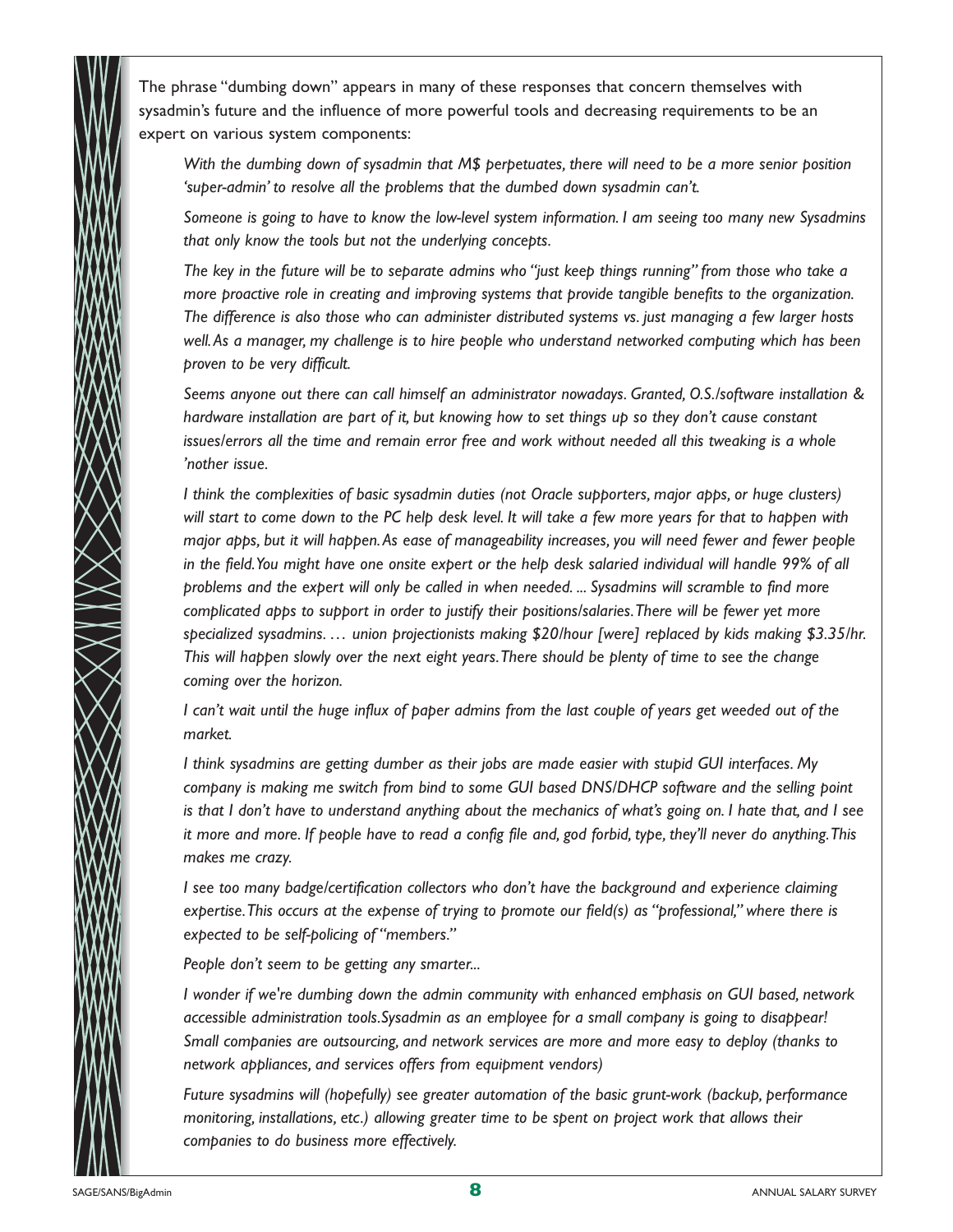*It's getting dumbed down in favor or a one size fits all. People will only work in very small areas and have little or no exposure to other technologies.*

*I feel that in the future system administration will continue as it is, with the people who gain the most skill and experience elevating to the better jobs.With the flood of entry-level workers, the pay scales may drop slightly but systems will suffer under their skill set, which will always make good admins worth their weight in gold.*

*Future of sysadmin: I am seeing a lot more unskilled untrained personnel being hired into or placed in a role of security administrator in peer organizations.The investment of time it takes for me to educate these peers to the point we can accomplish collaborative tasks is a drain on productivity. If this trend continues I suspect more and more we will see the negative affects in frequent compromise and denial of service. I foresee sysadmin screaming for education and training and companies tightening their belts and denying such request. Over all skill seems likely to decrease.*

*UNIX Systems administration is getting dumbed down to the point that there isn't anything hard left :( I say five years from now, the experts won't work for your average company, rather service companies that contract specialists as required.*

*For the most part this job is becoming bugs administration. I think that the competence rate is steadily decreasing in the computer field and it shows.*

Here are counterpoints that discusses complexity rather than simplification:

*Sysadmin requires more and more deeper and wider knowledge to embrace technology complexity.While becoming more integrated and concentrated in Head Quarter, the number of sysadmin declines. Interest of job will be reduced for remaining Branch administrators.*

*Only going to get harder with more gotchas, frequency of OS patching, and conflicts between various vendor patches* 

*I also handle the LAN for my division as well as system admin, and manage a firewall.The complexity and interconnectedness of all the processes and programs are becoming overwhelming. I'm already behind in my current knowledge of new Microsoft platforms, while new programs and initiatives are underway. I feel like a jack-of-all-trades and a master-of-none and am trying to hold things together while slowly edging in new technology. I fear that total burnout is lurking around the corner.*

*System Administration has become an extremely complex job outside the technical considerations, and companies are only barely starting to recognize this on an organizational level. Other professions are not expected to perform as many duties outside the scope of their work as a traditional Sysadmin has had to.This is changing as the field matures and normalizes, but we, as practitioners of our profession, must maintain control over this process in order to continue working in a safe, ethical, and rewarding profession of our choosing.*

*I believe that system administration will become more complex with integration of legacy and new hw and sw, while at the same time being hampered with unrealistic expectation from upper management and its attitude that "technology" is a black box, i.e., they don't know how it works, they just expect it to always work and it's able to do anything they want.*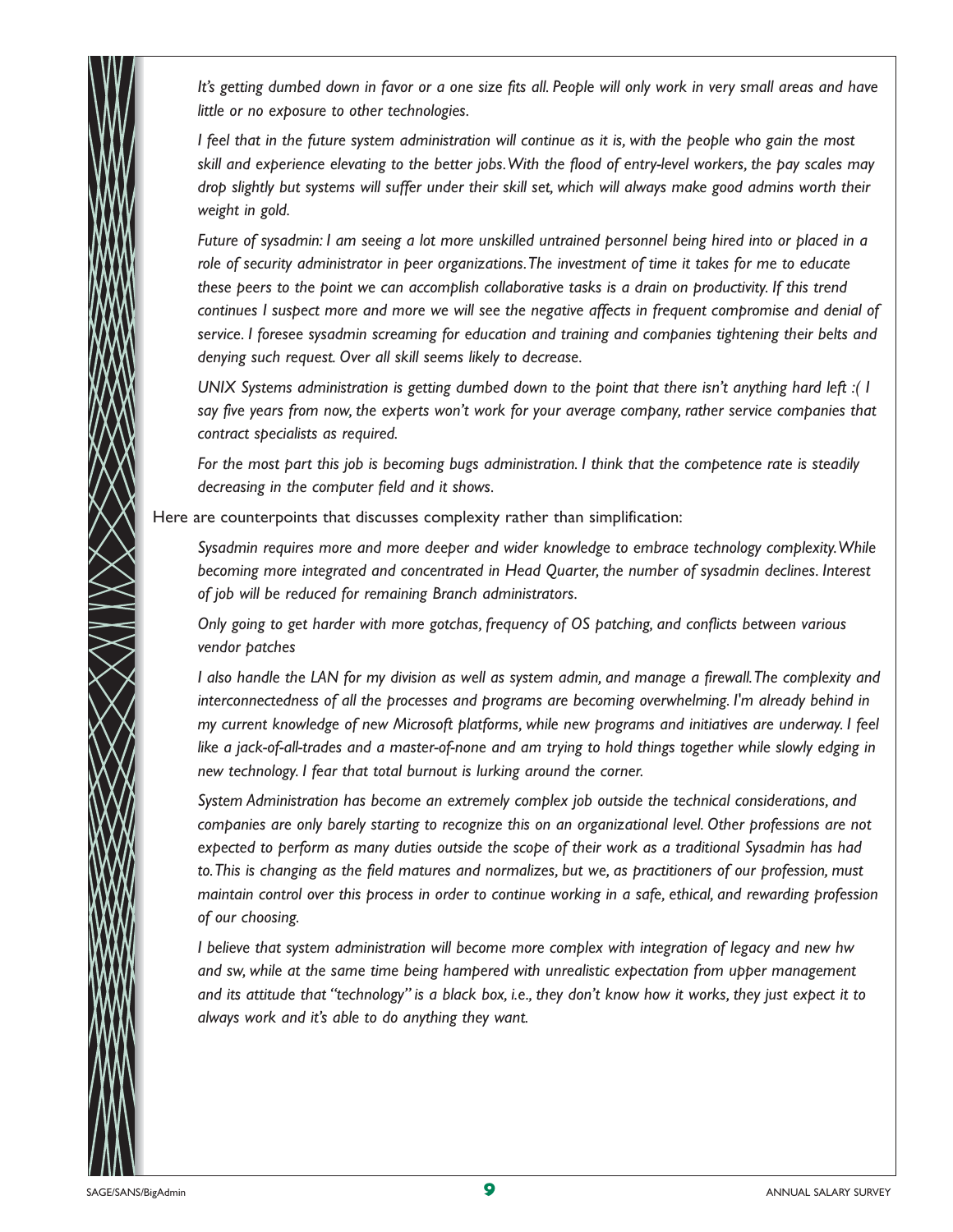# **Professionalism and Unionization**

Different people, cultures, and countries have different views of both professionalism and unionization. The first set of these comments discuss area that many people think surround the "professionalism" of administration:

*SA has a good future, but because of "the bubble" and too many people calling themselves SA's, we have become commodities, but the fact is we work in the [real] world, and without us nothing happens."The SA" does not need [to be a wizard], but does need to be technically proficient, helpful, and professional. This is the best way to raise our status back to being trusted professionals with a voice about how things should be done rather than remaining mere technicians.*

*I believe that as technology morphs into more specialized threads, each unique to one another.This will force SA's to choose (or forced upon them)..., while removing them from being a traditional "generalist SA".... I also believe that companies will use the current financial environment to whittle away at SA's salaries/benefits.This in the long term could cause the IT field in general to require a union to ensure proper compensation, which I believe would be a bad thing for the IT field.*

*I think the field is still maturing. People and leadership skills are becoming important as it does.*

*I can't wait 'til the people who got into this field solely or primarily for the money get out.They are a burden to those of us who come to work to work and genuinely love what we do. System administration will enjoy greater respect from those outside our community, including management, when the average skill and motivation of sysadmins once again start to increase.*

*I hope the future of system administration is perceived as more of a professional occupation. It would be nice to see system administration offered as a field of study in more higher educational institutions.*

The second set of comments show a certain frustration with the field - along with a possible solution:

*Should we be unionized?? MAYBE! Some employers seem to make ridiculous demands on admins, cell phones, on call, long hours... maybe a professional union could tame that.*

*It may be getting to the point that we need a union.*

*Unionized time sharing.*

*We need a union; Middle Managers are Spawning beyond health limits.*

*Should we talk union? (halfhearted joke...)* 

*Brazil sysadmins are not united. I think that if we were more united that would benefit us all.*

Security was one of the main career paths cited by those who are thinking of changing from being a system administrator.These comments bolster the motivations behind that thinking:

*I think security is going to become uber important.*

*Security related work is becoming increasingly important and is becoming integrated into normal job responsibilities.*

*Security will continue to be a top priority for organizations and system administrators far into the foreseeable future.Wireless Security is going to be an important focus for the next year.*

*IT security will no doubt increase.The move toward the cyber-warrior requires more focused attention to the security of the IT environment.*

**Security**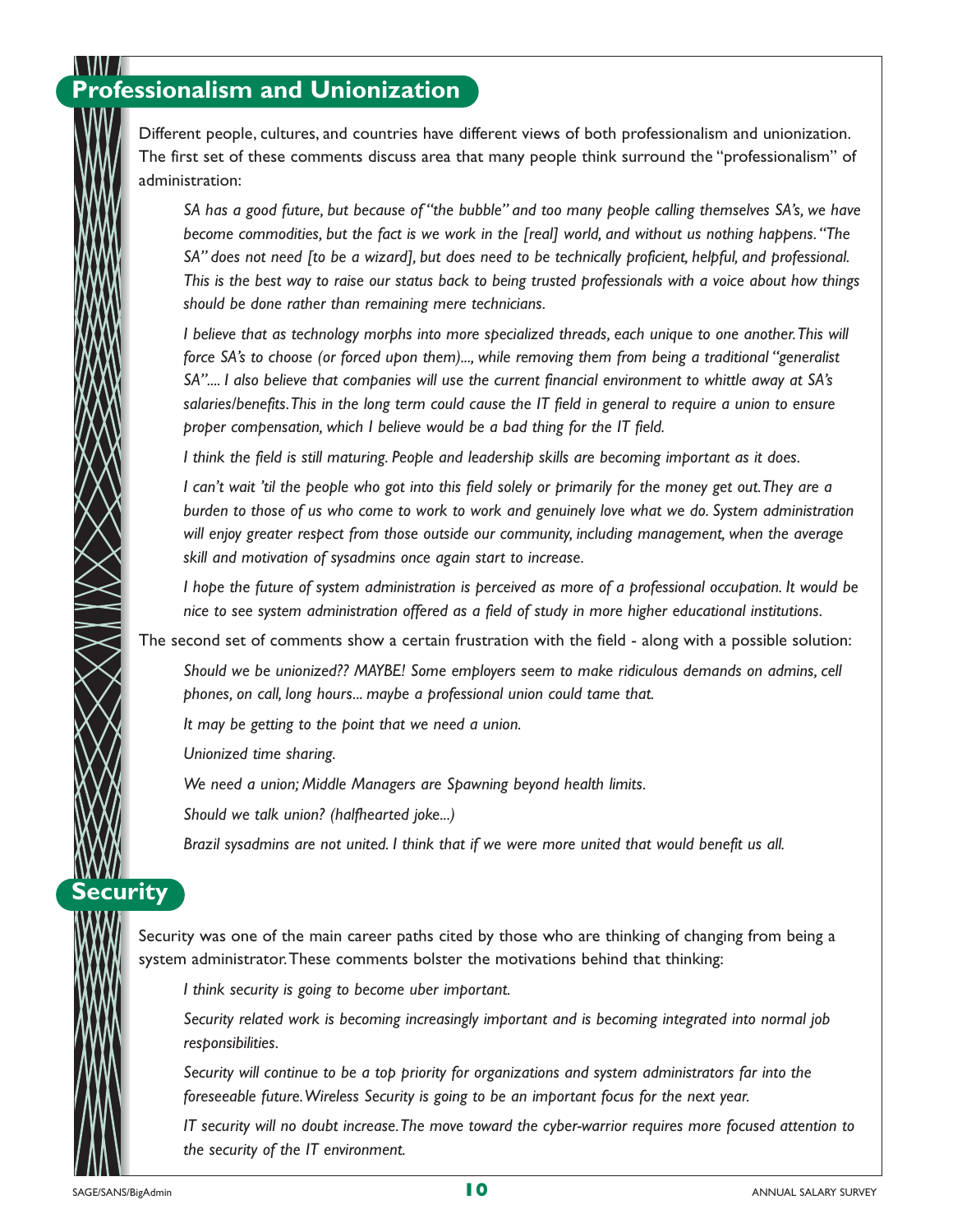*All sysadmins of any platform or device must be security-conscious.*

*System Administrators should go for more security training.*

*People should be focusing more on systems security and network infrastructure as the 'pure' sysadmin field is becoming too full and less appreciated.*

*Will become more security oriented.*

*More recognized security related certification. System Administrators at most locations must also act as a security administrator and security certification in Canada is difficult if not impossible to obtain.*

*I envision security consulting becoming an important service that many companies will acquire in order to comply with standards/law.*

"Change" is a way of life in many industries. Given the time administrators spend on learning new technologies, it's not surprising that many respondents had comments about this technological growth and its side effect of instability:

*The future of system administration is going to get a lot more complicated. Security issues aside, keeping up with changes in the field is forcing more sysadmins to specialization and, at the same time, the economic slump is forcing fewer sysadmins to do more. I'm not sure what this will bring, but I'm sure there will be more psychological problems in the field if it keeps up.*

*The ability to adapt to changing technologies and users' inconsistencies is the sysadmins way of life.*

*Instability is the word for the next few years.*

*It's tough to keep up with all the advances in this field.*

*I find that the ability of an employee to deal with any situation, regardless of certification, is becoming more important. For example, with massive layoffs, the consolidation of job duties on fewer staff members requires employees who are better able to deal with situations that they have less experience in.*

*System administration is like trying to hit a moving target. Not for those in it to make fat \$\$\$.*

*The more things change, the more they stay the same... no matter how many advances companies make in "Zero-Administration" kit the administration load just moves somewhere else. Systems administration will never go away, but it will change more and more rapidly, and encompass more and more for the foreseeable future.*

*As the new networking technologies(Wirelell, FDDI, IPv6) are coming, Sysadmins are having more [technologies to study].*

*System Administration always looks for new trends and new technologies and it never fails on supporting the organization.*

*Sysadmin has a future. However the future itself will continue to change (as has its past). Gone are the days of the guru - there is simply too much to know these days. Heterogeneous systems need teams with a broad knowledge base rather than an individual who knows it all.*

*Systems Administration will evolve as networks become faster and more reliable, and as automation of Sysadmin functions increases.*

*Changing, changing, changing. Job is going to get harder because of security issues.*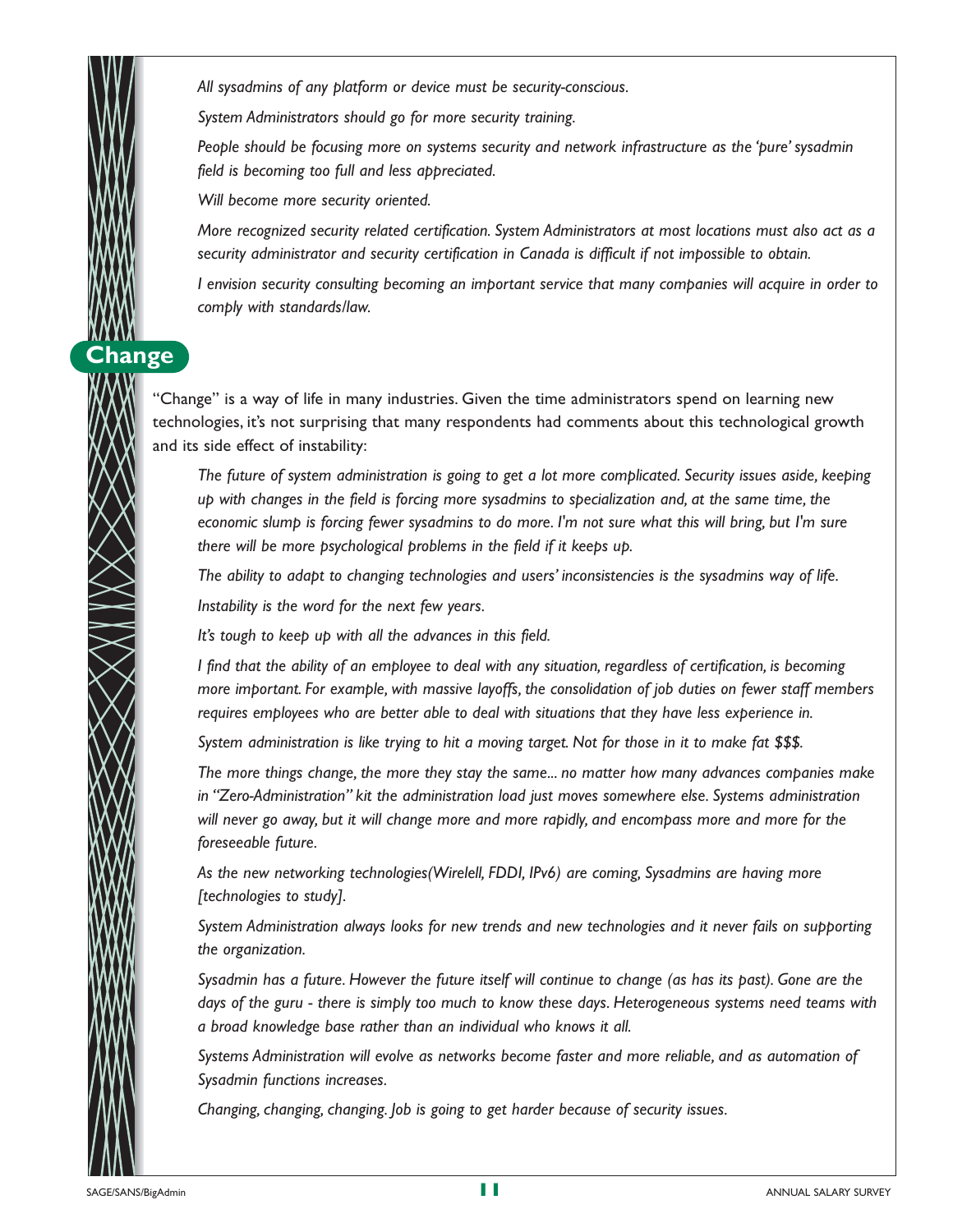# **New Technical Models and Roles**

Maybe members of the profession will morph into something else or have a different job.These comments address that idea:

*System admins will be a dime a dozen unless Linux gets more market share and I think it will.*

*Systems administration will probably be merged more with programming. In addition, system administrators will have to learn to work more closely with sales and marketing as a team rather than against them. In doing so they will have to learn to be able to speak more clearly in order to convey technical challenges and problems.*

*Sysadmin will formalize and stop being quite so "free and easy." Hopefully the rest of the world will meet us half way, but I suspect not ;-)* 

*I think the future of system administration is open source software and cheaper but capable x86 hardware. Even with a large bureaucracy and massive resistance, I have seen open source software taking root.Any executive who has a decent amount of intelligence and access to some hard figures can see this coming down the pike IMHO.*

*IMHO, Sysadmin is becoming very fragmented by specialization. Perhaps this is unavoidable. But I used to build my own CAT5, run the wires, install/customize OS, add/remove packages (and write code and web interfaces too). Now networking and security is specified from a not-always-well-informed management group and many changes/implementations are mandated (do it, but no additional compensation).Yes, I do work for the U.S. Government (NASA/Goddard Space Flight Center).*

*System administration even in small companies is becoming less and less generalized and is only going to continue to more specialized areas, such as database, security, and engineering.*

*Hope next years will further increase the use of Open Source software in the professional/commercial environment.*

*UNIX is replaced by Linux and much more people consider them selves as experienced in System Administration. It means that salary for Sysadmins will be low next years* 

*Linux will gain more market and become an even greater challenge to MS especially in the education sector because it is more stable and has better support* 

*I wonder how many Sysadmins are only doing Sysadmin work these days. Seems they want you to be able to do Project Management, programming,Web Development, etc.Along with all your Sysadmin duties. It's too much to learn, but if you don't at least try you may find yourself out of a job. I am tired. I am not sure what they want or need from me. I am overhead. I don't bring in any money to the company since I am in the support role.They used to be happy with one specialty, such a Exchange Administration or UNIX Administration. Now you are required to do the work of at least two people.This seems to be happening in other positions also.*

*The future of systems administration will follow other industrialized industries. Most control will be* exercised from a central location; the computer is the network (and the computer is probably not sun) *Focus more on Open Source; managers are flocking to it now since it's free and they have no money.*

*I forecast: Cell phone/Pager implanted into the brain. Free sleeping bag in the server room. Magic pills to keep the sysadmin awake 24h/day. Millions of single sysadmins (no time to have a real life).A lot of money and no time to spend it. Soon the machines won't need humans anymore. God I hate this job! VPN desktop to host is making IDS and firewalls less important.*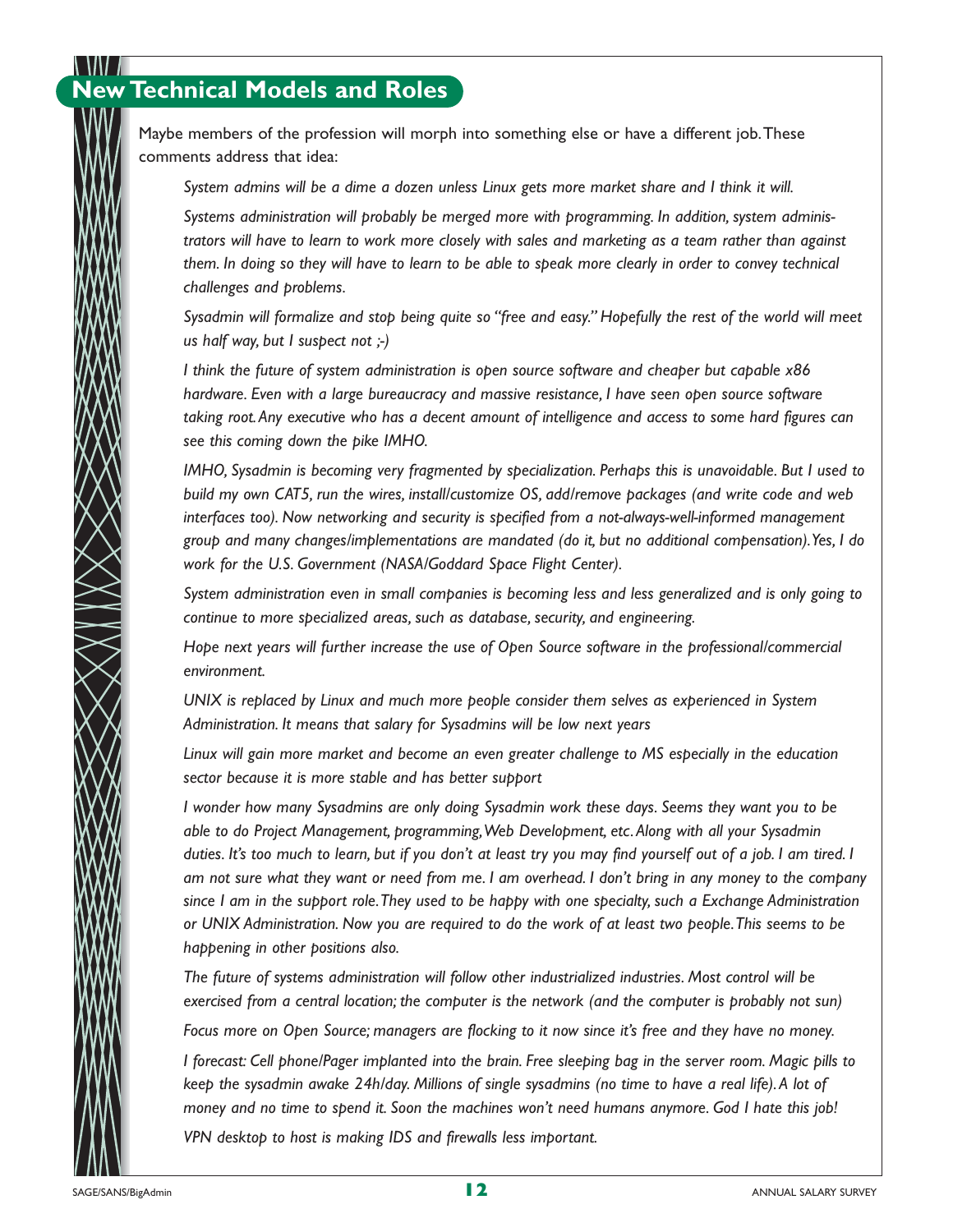*We aren't really system administrators anymore; we're actually enterprise network managers.*

*It appears that system administration is evolving into compliance scanning and monitoring as the role based environments are set up whereby the data owner handle their own access control (based on their scoped administration).*

*Integration with archaic phone system,VOIP, and IPv6 are going to be challenging* 

*[Sites will] move into more open source software and away from commercial vendors.*

*Our job of patching systems is stupid.The architecture of our systems is flimsy.The job of a sysadmin is to envision and build quality IT infrastructure and applications.Yet, admins spend a huge amount of time trying to stay on top of a moving target. It's like trying to patch the tire while the car is running on a road of nails.We sysadmins are the lowest level of IT life.We catch all the blame for system problems we had nothing to do with. It's like being the parking lot sweeper with daily sand storms.*

## **Hot Technologies on the Horizon**

Some respondents discussed the technologies they thought were most likely to affect the future:

*Linux & open source are a big part of my future plans.*

*Utility computing will massively decrease number of administrators needed for common tasks. SAs will become a rare breed in IT.*

*IP Telephony is hot now, learning security for the future.*

## **Business and Management Paradigms**

By no means are all the pivotal points in administration related to technology.The relationship between technologists, management, and business goals is extremely important.These comments address that relationship and some of the ways management might be (or should be dealing) with the current situation:

*Unless they are willing to come into the 20th Century (never mind the 21st century) with regard to attitudes towards their staff, things will not improve.There is no flex time, no overtime pay, and [comp time] is a joke.*

*Administration has been/is becoming a commodity market.... Must we all work for consulting agencies?* 

*The pendulum has swung widely in the last few years. I see companies looking for senior people in the Boston area with the expectation of not paying more than \$65k. I took a significant pay cut to leave my last job to get out of a bad situation. I'm afraid I'm going to have to do it again.*

*Future of sysadmin work:There's still money to be made, but you have to learn to play nice with the rest of the organization. IT is no longer the guys who keep the servers running...even in good times, they'll be expected to pay their own way in the company. Demonstrating that you add real value is the key to success.*

*I think that the government of Canada, probably like many others, contributed to the bust of 2000 by over-hyping IT. Now the pay and any opportunities for those coming out of a Comp Sci program is really lowered, and given current economic circumstances, i.e., post Sept 11, Iraq, SARS, it will be another year before we see any recovery.*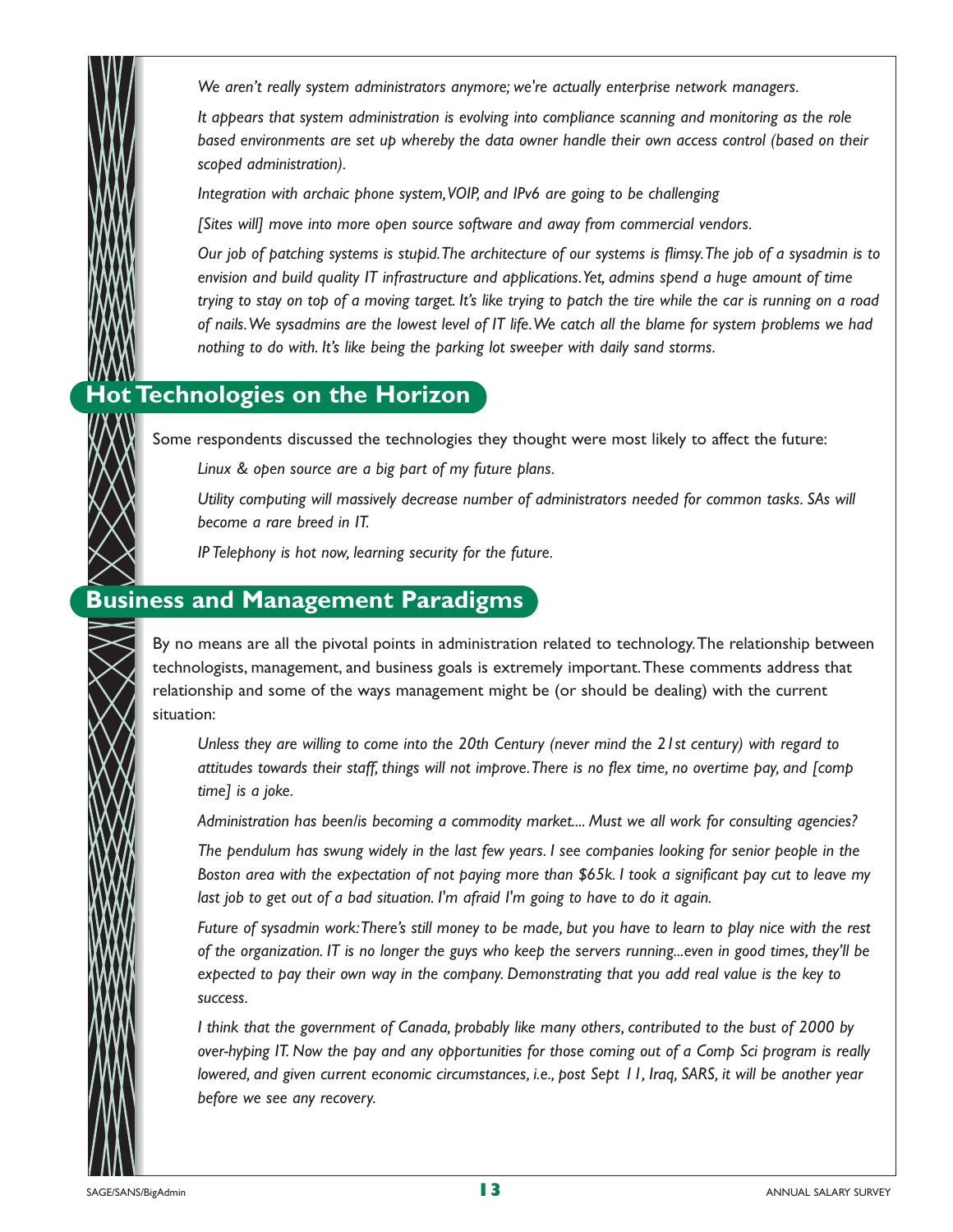*The future.. status quo for a while. I believe that large vendors drive the "floating" sysadmin to job hop. Organizations trust contracts with strangers more than their own people when money is involved.This is stupid and sad, and will keep the migratory System Administrator a constant in the future. System Administrators are basically project managers,...*

*There is still a strong divide between management and IT.And it is hard on the IT staff because management wants one thing, but fails to properly plan or budget.They tend to choose NOT to involve IT in the decision making and then become frustrated and angry when IT can't accomplish their unrealistic goal in short order and for no money. System Admins and Network Admins take a lot of flak because management can't or won't understand that IT is an infrastructure based job, not a service.*

*I'm worried that political appointees are going to force us to use technology that we don't necessarily think is the best solution for our problems.*

*The future seems to be a desire by employers for a sysadmin to have expert-level and up-to-date knowledge of several environments, i.e., Oracle+Firewall+\*nix. I don't believe this is realistic.*

*There will be a greater integration between Business Practices and Systems Admin/Architecture the likes of which we have not seen.The thinning of the Management layers of protection will require us to be not only able to be unlocked from the dungeon, but excel in the presentation of ideas, issues, etc. to influence the decision makers.*

*Future in state and local government is relatively stable but very poor management, awful mix of ancient legacy systems with newer technologies, lack of interest/focus in security issues, no chances for training (except for pets and suckups), often extremely boring. Private sector in this area seems to be beginning to pick up again; wide variety in range of sysadmin positions and responsibilities, from help desk level to engineering/development.*

*Business will reduce IT staff.They have to: costs of maintaining a large IT staff is too high.Technology advancements will allow IT staff reductions.*

*There is a definite trend in this economy to squeeze every possible hour of work out of the employees. It has been said … that we can do this and hire really good people for much less than they are worth because of this economy. It is a shame that management does not have the foresight to see that will turn around and haunt them as soon as the economy picks up.*

*The number of users a sysadmin is supporting is only going to increase as systems become more user friendly and businesses become more competitive.*

*Let's face the fact that the IT / security honeymoon is over. … [M]anagement is focused on ROI more than ever. Security is treated as an expensive option, and only really implemented when mandated by regulation or after a serious event has disrupted operations. Sysadmins have been underappreciated for the time and effort it takes to manage network infrastructure. Longer hours are expected for less pay. The market economy has too many talented IT people not working, and it is driving down compensation. This is fun work, but constant change, more demands on personal time, and less financial compensation will drive good IT talent out of the trade.This in turn will make our network infrastructure more susceptible to threats and less secure.*

*With the encroachment of the CFO into the world of IT, I see the System Administrator being relegated back to an 'expense' position.Terms like "ROI" and "TCO" have failed and now it's back to a numbers game.That, and with all the layoffs (pick you favorite word..), they are working us right out of the field. If companies don't start adding IT staff soon, it may cause some serious repercussions for the future of the industry.*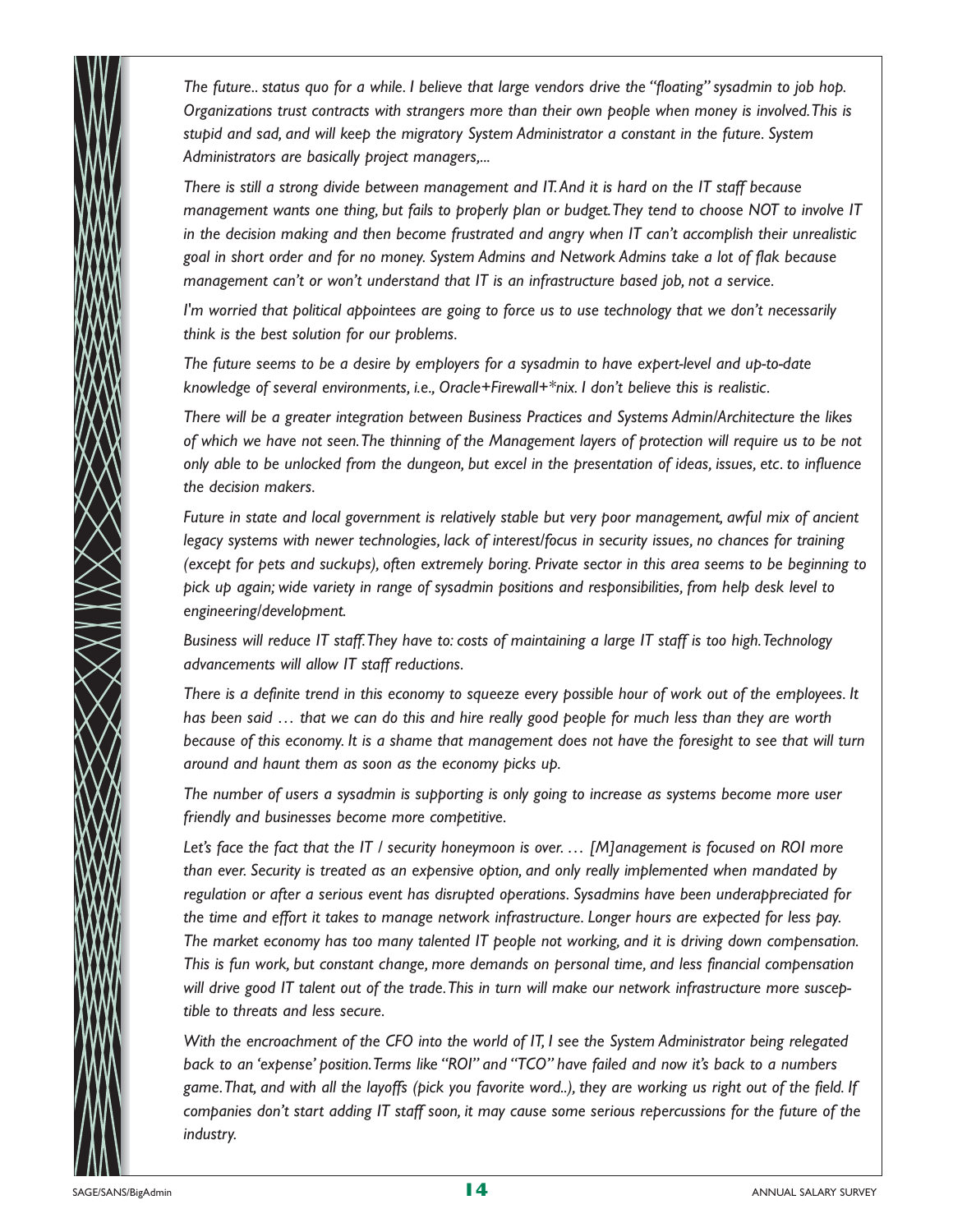*Companies will continue to look for cheaper sysadmins, making it harder for more skilled sysadmins to find jobs.*

*I'm amazed at how few admins are compensated for on-call and off-hours work. Maybe we need to unionize to demand this! Management never takes security serious and we admins are stuck sacrificing our time when a break in occurs against known problems (or unknown problems due to being too busy fighting fires to do audit/manage/control things)* 

## **Challenges**

A few respondents cited specific challenges:

*More and more US laws seem to be passed that lead to making parts of our jobs impossible. Some are leading up to the very technologies we require for securing or testing our systems being made illegal, and others lead to us not being able to guarantee our customers data privacy to be safe from interception and impounding without full warrants.*

*The problem with living in Tasmania,Australia is finding competent peers/co-workers.Also, the perception by the general public that anyone is able to do competent systems administration is highly frustrating, not to mention insulting.The best outcome for the IT industry would be tight regulation and training/education requirements, such as those required to practice medicine, law, or architecture for example. …*

*A-76 is my biggest worry as a federal employee. [I'm earning many worthwhile certifications]...A-76 does not care that I've worked my tail off since Jan 02 to take this training to serve as the ISSO for my organization, ...A-76 is going to flush all of us in IT out, taking years of corporate knowledge with us. I don't believe contractors are the great panacea to fix the ills of the federal government. ... I also feel that contractors will use the flood of Federal IT workers hitting the market in the Wash. DC area to lower salaries and benefits across the board. I'm not optimistic. I had hoped that a move into the Security Field would solidify my position in the Federal IT work force - after 16 years I really don't wish to leave.The Federal Government needs security people now more than ever. ...*

*I don't like whining. Many sysadmins do too much of that already, so I have been gravitating more recently toward organizations that focus on professionalism and professional development rather than ones exploring questions such as "How do we get more respect?"The former leads to the latter.*

*Will the daily flow of patches ever stop?* 

*New DMCA laws may put me out of the industry - too risky.*

## **Professional Reflections**

If you want to know about system administration and related fields, it only makes sense to listen to what administrators have to say. This section includes comments on: becoming a system administrator, the current and future state of skills required, general philosophies, the profession itself, advice for many different entities, and reflections on today's (and tomorrow's) products.

#### **Entering the Field**

Is administration a good profession to enter? Many respondents volunteered comments:

*I really enjoy the variety of tasks which I am called on to perform but desire a bit more time to enjoy the accomplishment of a given task before another challenge (or three or eight) presents itself!*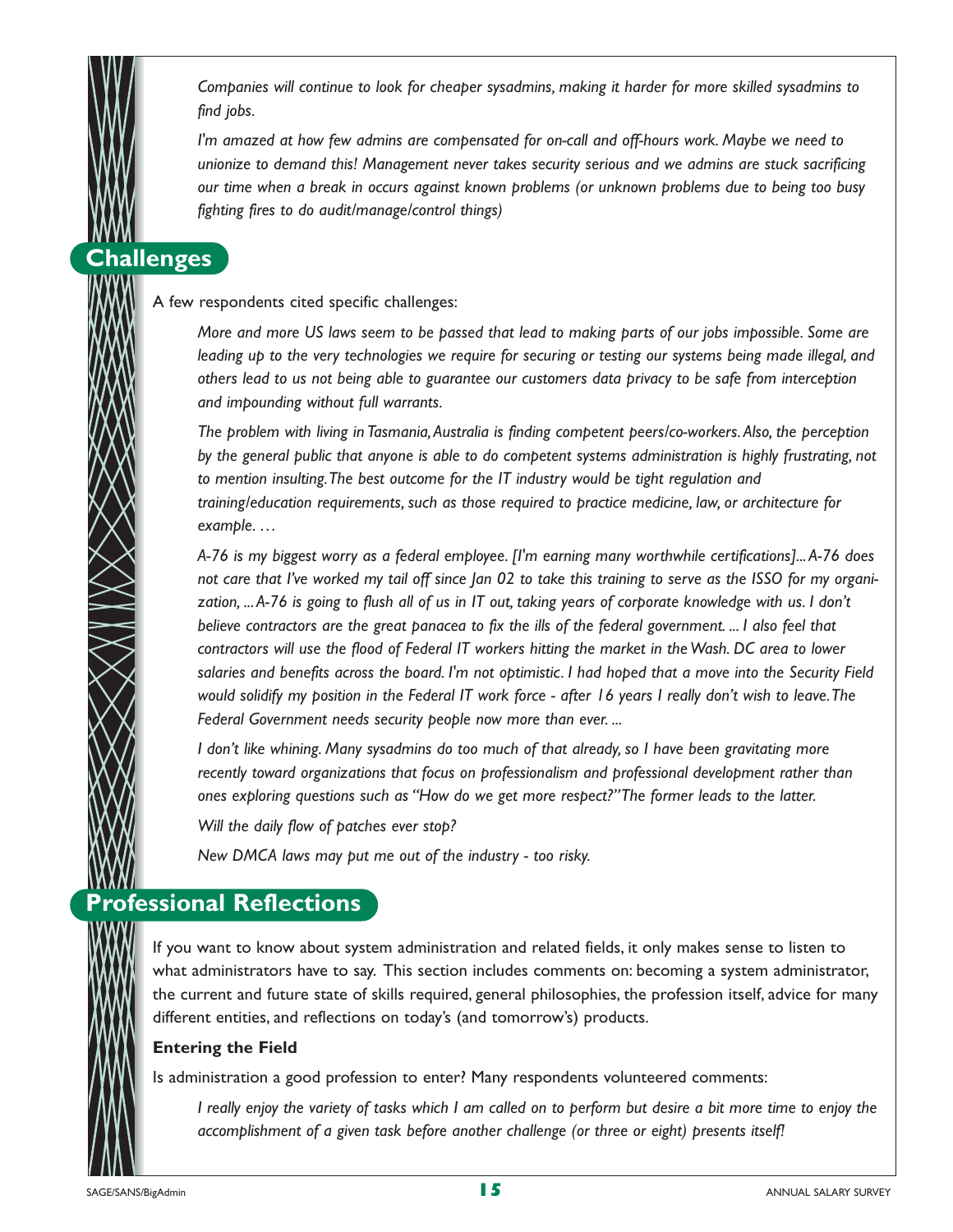*I love doing system administration in a responsive, small-business environment. I get to work with a great deal of heavy-duty equipment and software on a daily basis, and also work with very competent coworkers. I would hope that the move towards Linux keeps Sysadmins' skills in improvement by focusing on a rapidly developing operating system.*

*I would encourage young folks to go into Systems Administration. I am very nervous about the whole topic of "certification" - I know many more folks without a job-related certification who are wonderfully competent at their work - and I know some really dangerous idiots with pieces of paper, which say that they supposedly know something. If the World were just a tad different I'd suggest bringing back the apprenticeship model of training. Future Sysadmins should get a good mentor and get their hands dirty! ...*

*I'm still learning, but I'm learning fast.The job's not great by any stretch of the imagination, but for the work experience, it's worth it. I plan to migrate into programming within 10 years.*

*Kinda feels like a dead end job right now, no one really knows what we do, so everyone just thinks we "play on the computers."*

*It is unfortunately getting harder to "grow old" in this field. Many companies / organizations seem a bit shortsighted, and tend to want to hire young and less expensive talent, and miss the value of experience in evaluating candidates.*

*Very few young Americans are entering the field.When interviewing candidates for open positions, over 90% of the people are either Indian, Chinese, or Russian.This usually leads to communication and cultural difficulties.*

*It is a wonderful career for the mind, however the IT is in general underappreciated, undervalued, and very unstable... which makes it a hard career to stay in.*

*My job is great meaning the people I work with (workers only), the upper management is favoritism and they only hire friends and promote friends etc. No room for advancement and they are a marketing company not technical, so they have the wrong people in the wrong places which makes it very difficult and insecure to perform admin types of jobs etc.*

*This is still one of the best jobs for people who want to be able to learn all sorts of different things and keep on top of the good changes in technology while avoiding the bad things.*

*System administration is a thankless job.*

*A factor I see increasing [is] people returning to sysadmin from other positions.The shrinking job market has caused a lot of us with many years of experience to target our resumes at our past positions when that's what's available.This has to increase the competition for the more readily available admin positions. I was a SunOS admin 20 years ago, then a network admin, manager, and IT Director for high tech companies.To stay in my geographic location I took a network/sysadmin position at a smaller company and felt lucky to get it.We could sure use an economic turn-up.*

*This job sucks, we should have scared straight days where smart high school kids are brought in and scared into applying for med school or something, anything other than system admin.*

*I work for a local county government.Thus, there is no capability for rewarding of quality work, training, knowledge or skill.There is a relatively low and limited advancement and raise track.There is tons of bureaucracy, politics, and BS and lower than industry standard pay. However, there are good benefits including health, dental, eye, vacation time, sick leave, and pension, some flexible hours (to an extent) and is reasonably family friendly.There are certainly tradeoffs.*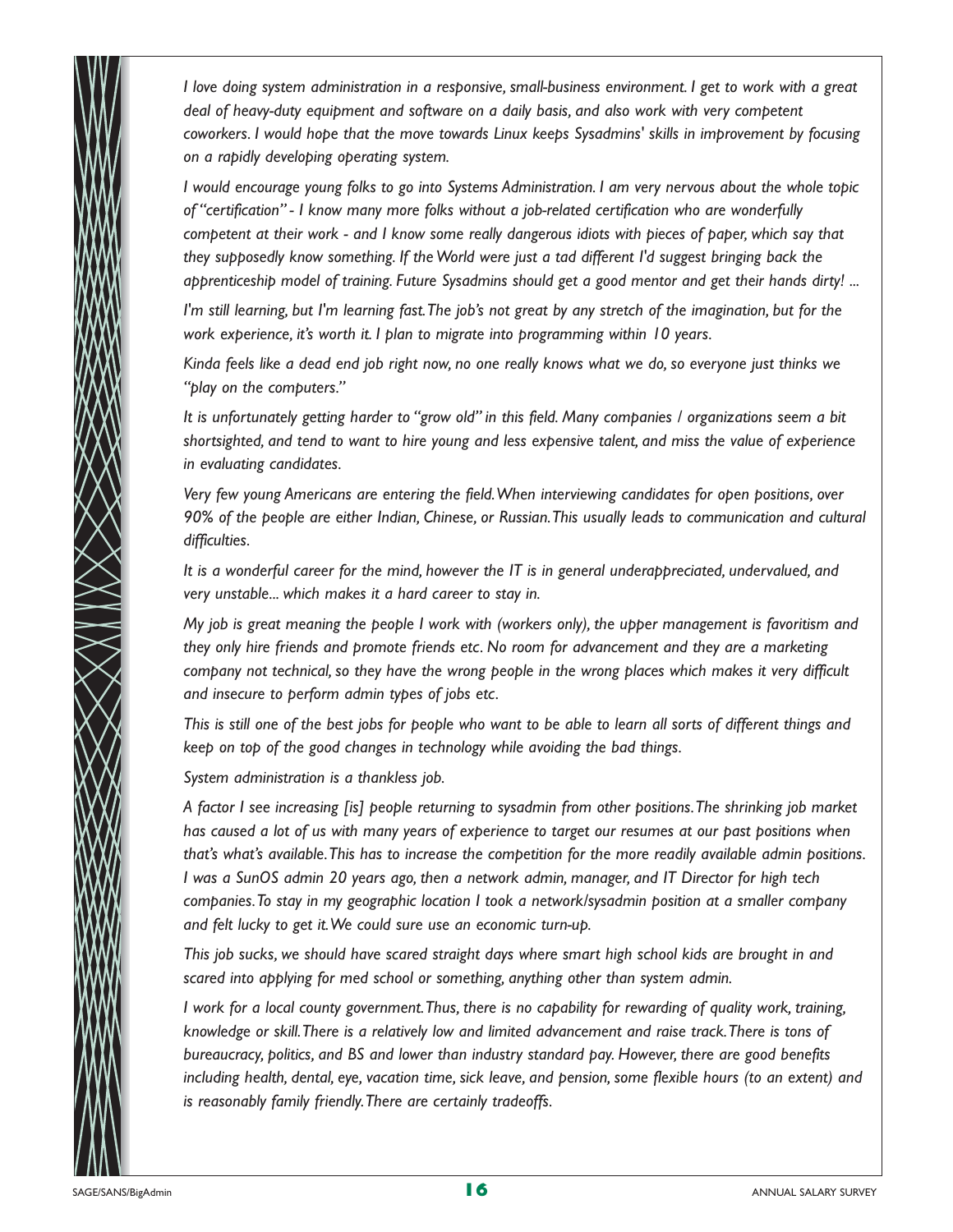

*I plan to stay in the Information Security area until I retire. However, I have noticed lately that my company is not keeping up with regular salary increases.This year, it was delayed 9 months, yet there was plenty of money for bonuses.*

*No challenges in sysadmin. I'm now a full time developer, but de facto sysadmin due to small company size - this survey is not friendly to 'partial' sysadmins. Survey questions regarding insurance etc. don't make sense in countries with public health care.*

*Sysadmin continues to grow in importance as a profession everyday. SAGE's efforts to publicize, standardize, and grow the profession are commendable. It is great to see that other Sysadmins feel the way I do about my chosen career. Keep up the great work!* 

*It's a tough job, but will show if you are good at your job or not ~ you can't fake it as a Systems Admin. It's a dirty job, but someone has to do it ;-)* 

*I am very excited about the new developments on the horizon for sysadmins and the technologies that we work with.*

*Can't imagine working with anything but computers and software* 

*Sysadmin is fun to do, great knowledge to acquire, responsibilities, making a difference.*

*Sysadmins will always be needed!* 

*Live and die as sysadmin.*

*It's a Good Job.*

A number of respondents expressed serious frustration:

*Sucks to be us.*

*Where have all the jobs gone?! Just about every sysadmin I know is unemployed! Including me.*

*Heavy workload...and must be content to forever be the unsung heroes!* 

*[We] continue to be a highly skilled, under recognized, under staffed and thankless job. People only notice us when things go wrong. Doing our job properly means people are unaware of the technology behind their daily chores or us, the people who make that technology integrate seamlessly with their tasks.*

*While this organization sells itself as technologically savvy, the management does not have a fundamental understanding of technology.The IT department is looked at as an overhead cost center, and not as an integrated part of the business process.We have no CTO to represent us, so management does not listen to our recommendations or suggestions.*

*Once you hit "bitter and jaded" it can only get better... but I doubt it.*

*I believe many companies abuse the 'exempt' policies and take advantage of Systems Administrators through the excessive weekend hours with no compensation.*

*I guess I'm an old timer on the admin bus. ... I want to go back to an R band D environment, but I don't think that's possible to find one before my current employer implodes. ...*

*[I am really a physicist.] My only disappointment is that my position here is as high as I can go. I enjoy managing the computer systems and interacting with people, but there is no room for advancement. Right now, I'm waiting for the result of reapplying for my position, which, if I'm successful, will give me a permanent position here.*

*It used to be fun, but now I can't find a decent position, even by recession standards. It's no longer very interesting, and many co-admins are only administrators because of paper certifications.*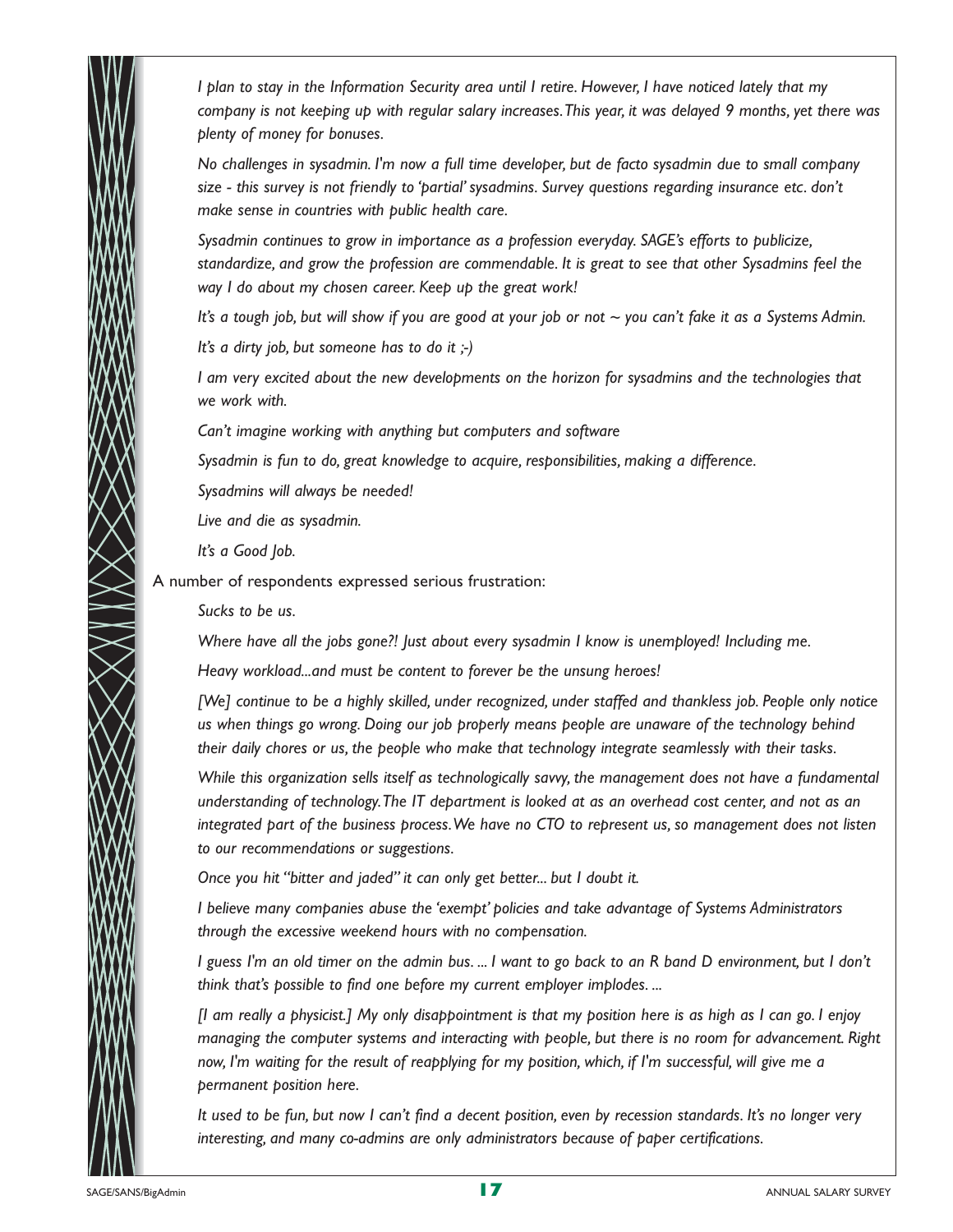*My biggest issue with a sysadmin career is the need to be on call 24/7 for a lot of positions. I think that this proves to burn out quality employees over time. (I am fortunate enough to have recently found a position that does not require this.)* 

*We're too often treated as a necessary evil and not as professionals.Too many people don't understand the different levels of sys. admin.*

*Staggering how often managers can't recognize the difference between [b.s.] and rational analysis when it comes to computing!* 

*I hate coming into work each day and hoping that I still have a job at the end of the day.Telecom (especially my group) has been very unstable in the last few years and it has become frightening.*

*I think it's time to find a new job.*

*I'm 22 years old and I'm burnt out.*

*The burnout rate is usually very high, but I feel very privileged to in my current job. I expect to stay here for quite some time.*

*It's not "System Administration," it's "System Management," dammit.We gotta change the perspective a bit.We are not Net Janitors, we are Net Gods.*

*The pendulum seems to have swung back from having silly perks and benefits a few years ago to having nothing but a whip cracking at my back today. I wish I had more time to do things the right way instead of just slinging servers together and hoping for the best. If we all joined together and went on strike the modern world would screech to a halt and yet, for the most part, we get the same level of respect as dogcatchers. I do it because I love it, although sometimes I hate myself for loving it.*

*Computer/staff questions focus on internal services, rather than provision of services to others, e.g., ISP. I enjoy sysadmin, but am becoming severely disillusioned as to the quality of the tools available (even "Unix"). Everything seems to be backsliding. Survival of the mediocre or crap-but-advertised.*

*One particular undercurrent about entering the field is a shared frustration about being undervalued, under-recognized, or not understood at all by management:*

*I work for a good place, but they don't understand that Unix people aren't a dime a dozen.*

*We get very very small money compared to the work done and benefits earned by the organization.*

*The future of system administration is sure in the need for people, but not the compensation. More and more I see employers asking for more requirements at less pay. It's disheartening.Things are so bad in California in this respect that I'm starting to look elsewhere in the country.*

*We are undervalued and underpaid based on industry vs. a particular aspect of the IT industry.Also our salary/job is determined by a group of people who have no clue (corporate management).*

*System administration undervalued by management. Companies hire many low level/minimally talented people to be supervised by 1 or 2 high level sysadmins. No middle ground.*

#### **Skills**

Many seem to believe that too many sysadmins are not qualified or "smart enough":

*Lots of new unqualified candidates are spoiling the market.*

*I think that the quality and background of sysadmin seems to be declining. I find that certifications are of little to no value and that the best sysadmins come from an engineering background and not CS.*

*Too many [...] MCSE's are giving people in our profession a bad image.*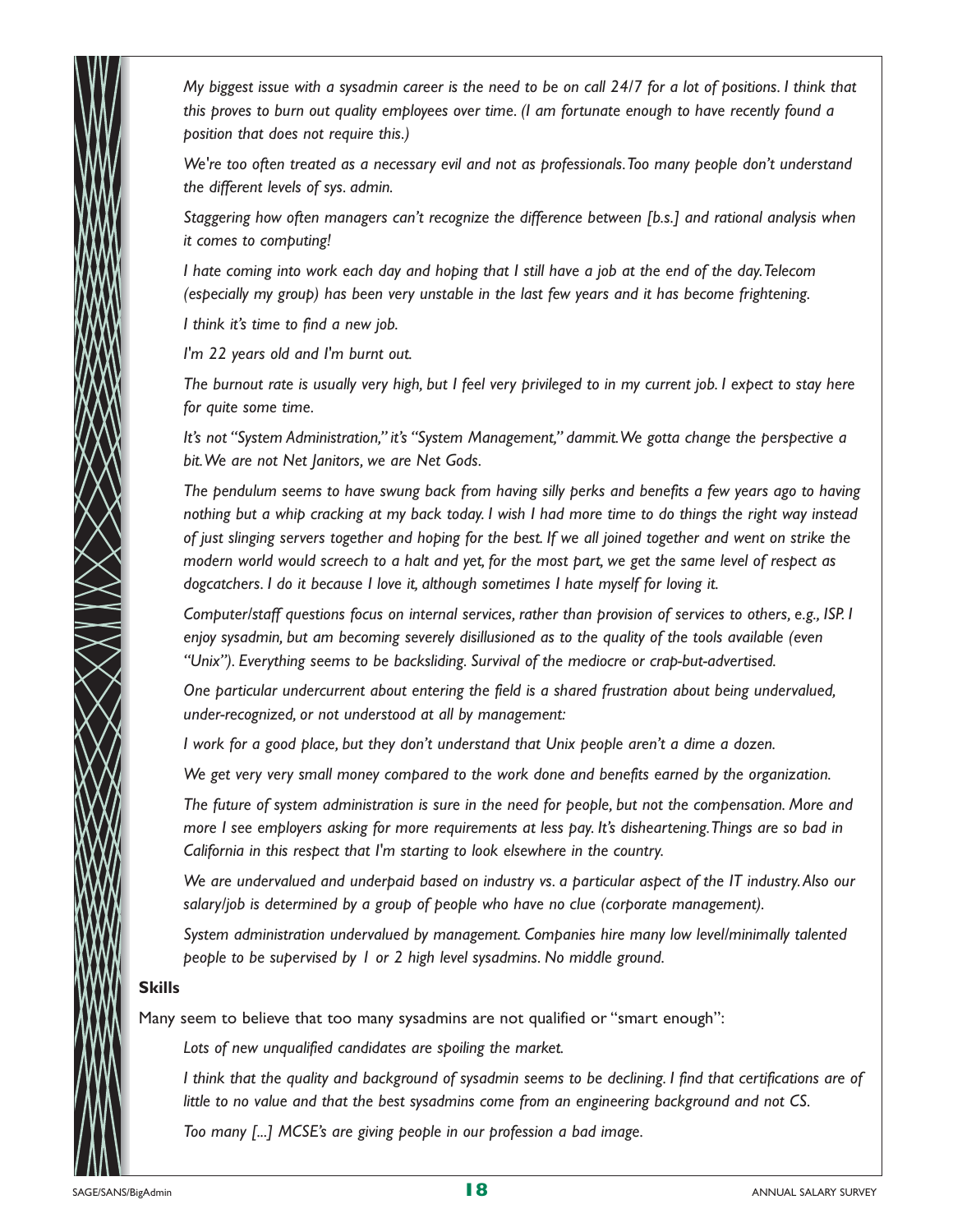*Although computer usage is increasing, the level of competent administrators is not keeping pace. Professional certifications should not be "easy" to get if they are to hold true value. Professional Engineers, for example, could never get away with buying a "Pass The PE Exam" book and studying for a couple weeks. But that's all a person has to do to pass some IT-related certification tests these days.Also, the value of a computer science education is being overlooked by many employers who don't realize the advantages of having diverse platform experience and some programming ability. Systems/Network Administrators should be a group of educated, knowledgeable professionals, not a gang of get-rich-quick seekers brandishing certifications that they earned via two weeks of reading.*

*Lots of things are considered 'system administration' but there are a wide number of things that lower level SA's are not qualified to perform - but the pay is not keeping up with the increased responsibility.*

*Alas what sorrow for the fallen dot com era.As long as I can stay pure Unix/Solaris prospects are good. My skills being diluted with Windows or Linux is undesirable.*

Several respondents discussed education, training, and skills acquisition:

*I'm starting to see more certificate programs in the Systems Administration field, which I think is great. I've never been a big fan of the take a year of unrelated courses (Math, Lit, History) to get a degree in an marginally related field (Computer Science) that is far more suited to programmers than Systems Administrators.*

*Flexible, knowledgeable workers are necessary to survive in this industry.*

*Unlike most people in the IT field, the economic downturn has been good for me. It has allowed me accelerate the development and implementation of open source tools on inexpensive hardware in my organization.This, coupled with the fact that I've been recognized for the successful implementation of zero-hard-dollar cost systems (free software on old/recycled hardware) has worked to my advantage greatly. However, I would not have been taken seriously had the economy not turned negative, and money-savings not become the high priority issue that it is today.*

*It is nice to see system administrators being trained today on security as well as the operational environment.*

*The big question is which way now - after some years in Unix, C & Perl -> W2K -> Linux -> Solaris x86 - > Mac OsX -> Java ... always something interesting.*

*I've been working with computers for over a decade; four years in system administration of one kind or another. I have been wondering about training/learning opportunities and future job prospects. I'm primarily self-taught through reading many books. However, I can only read so much before I begin forgetting all of what I've read. I've also taken some classes, but I find the depth of coverage to be minimal at best. I've therefore been wondering about alternative approaches to training on these topics, such as changing jobs to work in an environment where mentoring/coaching is more encouraged, tutorialbased training curriculums, and attending classes with deeper coverage of these topics.The second thing is the future growth prospects for the field of system administration. ...*

*System Administration is an ongoing learning process. Remote management of some systems is reducing the need for on-site system administration. Most of our NT services here are remotely managed with our NT system administrators doing very little true system administration.Thankfully, there is still a need for Unix on-site system administration in my company.*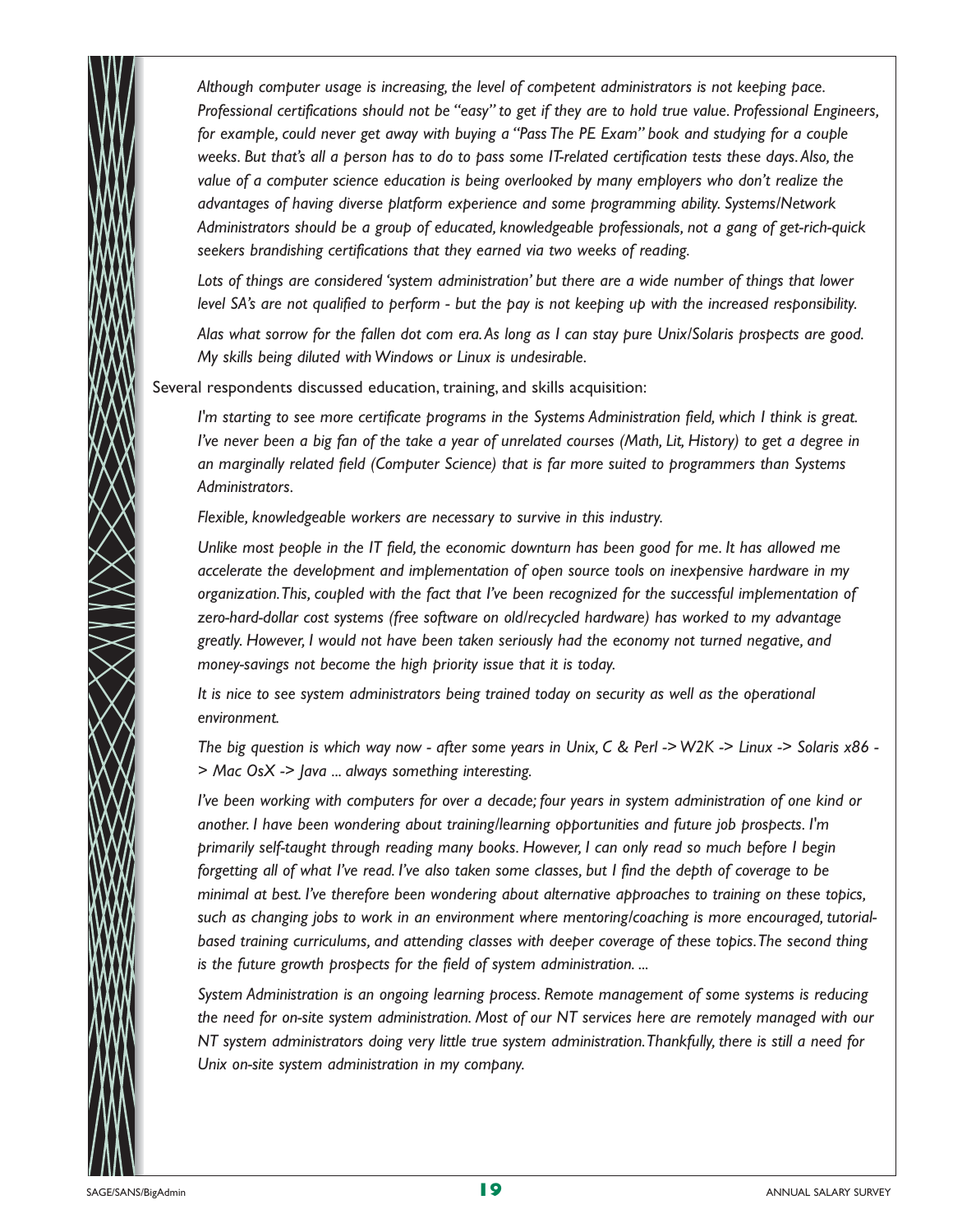*I find that system administration tends to evolve on one level and stay the same on another.While the technologies continually change, the people skills stay the same. Clear and effective communication to all parties involved will make this job easier.Though it is not always easy to convince someone to jump into the open communication lines, it is valuable to make the environment as open as possible.*

*Too many admins work hard and not smart. No exception at our location.*

*On system administration, I do not see the value in Professional Certification. I have spent 7.5 years in Universities getting a degree in Physics (Masters). I have developed problem solving abilities beyond what you can get out of any Cert. program. So did I waste my time in attending college? The job market seems to indicate that I have wasted my time and energy on college. If the industry continues on this path then I see a very dangerous road ahead.There will be an increase of mediocre administrators and [reduction in] value of all system administrators.*

*Certifications mean too much to some companies and people. Experience is what makes a good sysadmin.*

*The push for certification is a bunch of crap.Talk to anybody with Novell or Microsoft experience - the people who get hired in these areas because of certificates rarely know how to apply the "test taking" knowledge to the real world. Sysadmin jobs vary so much that you could be the best/most senior/most talented at Company A and be completely useless at Company B.*

*System Administration is going downhill due to all these radio ads, etc. that are offering their classes ... [so people can earn] 50k/yr.The only problem with this is that these \*students\* are Burger flippers ... with no experience or understanding of the computer business. ...*

#### **Philosophy and Observations**

Many respondents volunteered philosophies, pithy comments, and a general outlook on the field:

*With power comes great responsibility.*

*If system administration were a building, it'd be on fire and people seem to be running away, into the snow, which is no place to stay either. Summary: crisis.*

*It is a strange field, as if you are doing your job right, you are designing yourself out of a job.*

*I've noticed a definite increase in the visibility and perceived corporate value of systems administrators over the past 15 years, but I think we still have significant ground to cover.While I applaud the efforts by SAGE in the area of certification and accreditation of sysadmins …, I'm concerned that the overall IT certification paradigm emphasizes test taking over actual hands-on experience.*

*They say we should strive to be indispensable employees - problem is, once we are indispensable, management cannot afford to promote us. So we have to do some succession planning as well. Organizations are not interested in training staff, they prefer hiring people who paid for training out of their own pocket.*

*The future is open source ... Spam may kill the Internet though, so none of it will probably matter. Isn't the natural progression from being an "administrator" to "engineer"? ...*

*The market is really bad in my opinion. Sysadmins are choosing incumbency over money …* 

*Contractors are killing us.They give everyone a bad name and work for cheap. … We need to get open source easier to use or Microsoft admins will squash the rest of us.*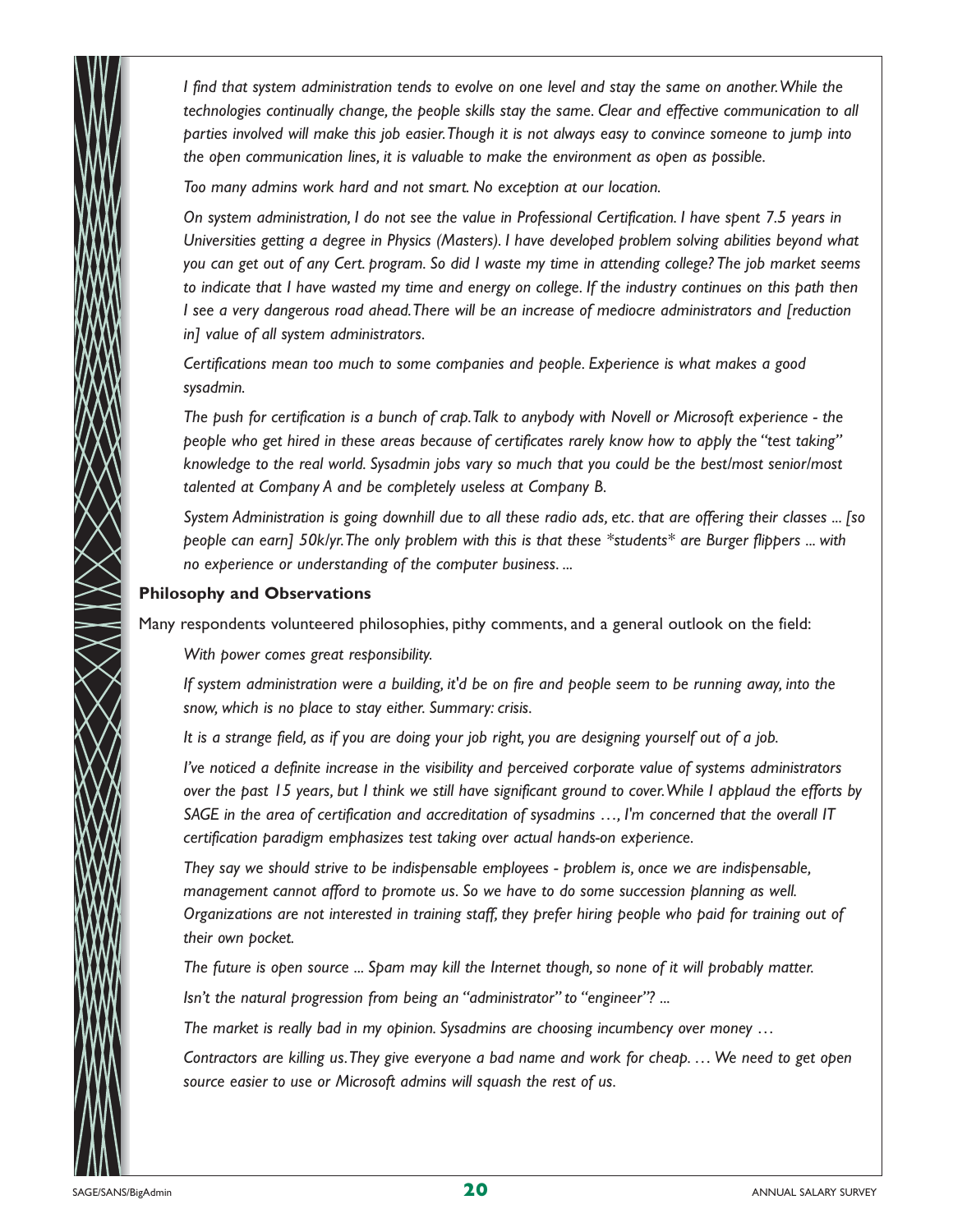*Petty politics makes this field most unpleasant. Structuring and protecting data should not be so political. So many IT staffers dedicate a great deal of time to empire building in order to mask competence issues, that it is a miracle the users are provided any valid data …*

*… I think that systems administration loses visibility as an important aspect of operations when cost cutting begins.We tend to have to do more with less for less compensation, and because business leaders still do not fully appreciate what we do, the perceived business value is greatly diminished. Unfortunately, this seems to be a "payback" economy for executive management who feel they were overpaying for IT resources and personnel during the boom years....*

*Desperately hoping for the market to change; during 2002 I was made redundant twice.*

*Sysadmin job description being broadened and fragmented too much. Consequently, people in traditionally defined Systems Administrator job roles now being under rated.*

*My favorite part of the job is when I can find a team lead position. I like the architecture and planning, I'm becoming sick of the day-to-day hands on stuff.*

*I, like many others in small companies am only partly a sysadmin. Experience tells me that this profession is changing, getting more mature and more proactive. I wonder how management realize that this is a because of better tools and sysadmins, but not that sysadmins are less needed.*

*… Since most of my coworkers were laid off, I was put into a do-or-die position [solely] responsible for a global network spanning fifteen sites, ... I now have additional headcount, and network architecture (instead of implementation) has become my primary focus. ...The huge increase in responsibilities has allowed me to very rapidly build a broad set of technical and non-technical skills that otherwise would have taken me years to learn. My new management appreciates what I have managed to do, which has greatly boosted my job satisfaction. ...*

*I take blame for the users installing apps on their systems and email they get. I was even blamed for an email message that was not received because the receiving server was down.*

*System Administration is a highly important field, but still has low respect/understanding from users. One of the most frustrating things I have had to deal with is users not understanding (or in some cases refusing to understand) why things can't be done quicker, or in a certain way, etc. My focus on security also led to much consternation. …* 

*Security is more about people than technology.Technology is but a tool.*

*My organization has recently stated that my position will have its pay reduced by 10 percent this July as the IT market no longer requires higher pay to keep people.*

*I would just like to hang in there for 10 more years to retirement without having to dirty my hands with Microsoft products.*

*… Gone are the days of a person calling themselves a "senior sysadmin" after just having installed Linux for the first time (and no other experience), since this is what their current/prior employer used as a title. … [Good admins] will prosper, the mediocre will find the next "big thing" and latch on to that.*

*and/or control this technology tend to be labeled as "wizards" or "gods" of a sort. Unfortunately, this categorization leads to repeated unrealistic expectations. My term for this is "Magic wand syndrome."*

*Supporting the government is often difficult. Resources are hard to come by and sometimes there is little appreciation for what it takes to do the job. Many of the decisions are political in nature and done for the convenience of appointees.*

*"... damn the hackers"*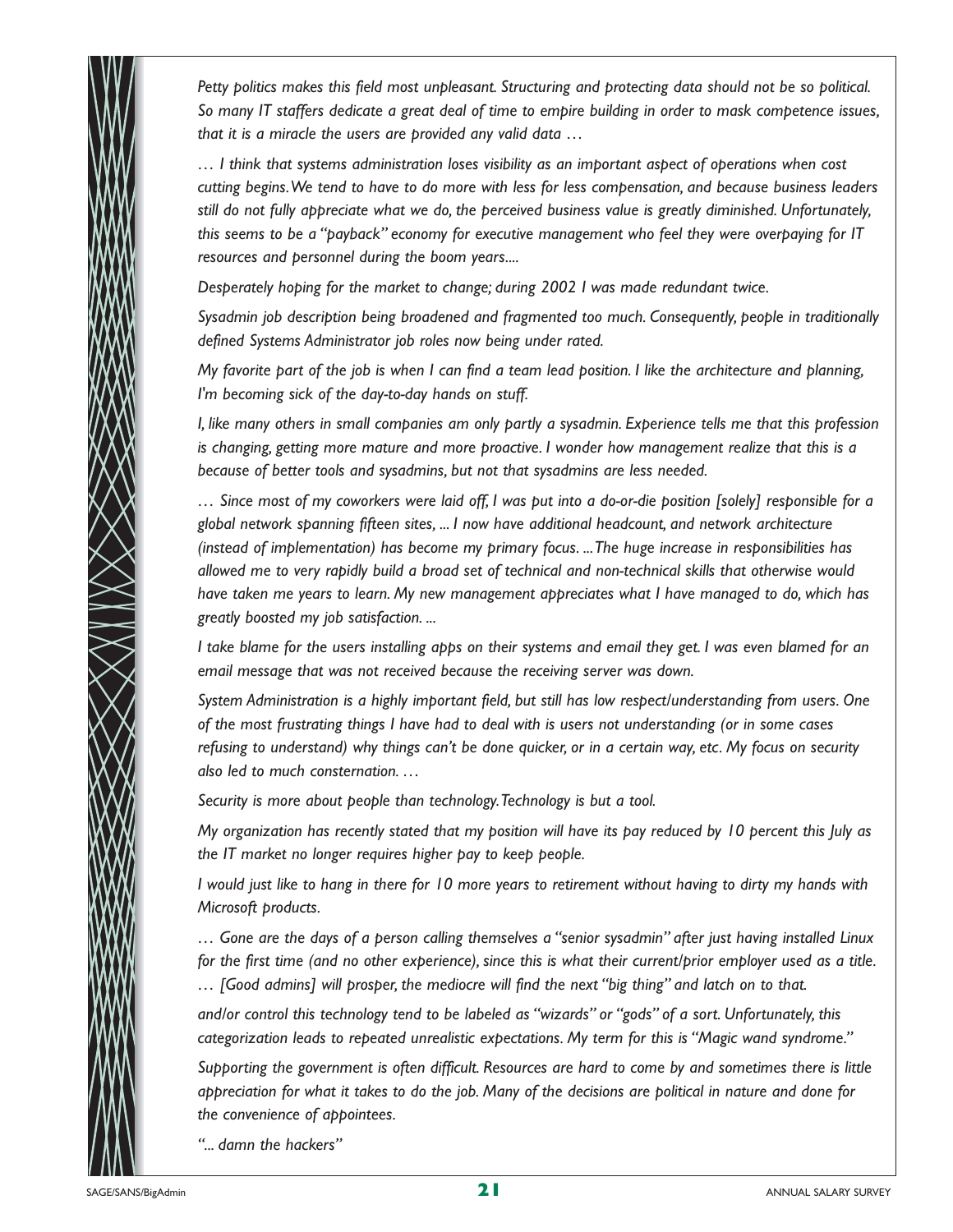

#### **Sysadmin:A Real Profession**

The notion of system administration as a "real profession" was mentioned several times:

*I think it is very important for those of us in this field to stick together and stand up for our profession. So many sysadmins I've met have been very self-absorbed and the health of the profession could be damaged if this isn't reconciled. I am a team player. I like working in teams.. mostly because I know I don't know everything.*

*There should be an Academy Award for Sysadmins for those that perform their art well.*

*If sysadmins don't unify around a Body of Knowledge - then we will go by way of the TV repairmen.*

*System administration needs to become a recognized profession and academic discipline like software engineering/computer science has become.A realistic/useful training program would require both educational training and internships.*

*It's very difficult to be a professional system administrator without any standards that different employers agree on as to the goals and requirements of system administration. Requiring certain network and server security standards via the Law would be an excellent start.*

*The push for a CBK and the fostering of infrastructure architecture are probably the two most important directions for the future of system administration.*

*We need a structured guild system.*

*We need a degree program for Sysadmin.We need more paying members.We need more benefits for joining SAGE.*

*SAGE needs to grow and actually have relevance to the industry and to employers. Dare I say Union? Maybe not, but I think SAGE should make evolving System Administration into a true Engineering discipline, on par with Engineering discipline from other industries. State Certification Boards and the like. If I show an employer my SAGE card, it should mean something.*

*We must continue to push system administration as its own profession that not just anybody can do.*

*Very important to become visible and accepted as a profession.*

*SAs must pursue professionalism issues to reduce the flow of new unqualified workers into the field to oppose the corporate pressure to reduce pay scales. Fewer better higher paid not more worse lower paid.*

*The field of system administration will/must move toward being a more professional field, with established best practices and body of knowledge.*

*Since IT is a new discipline, there is a definite need for the establishment of a centralized, professional organization. ... I believe that SANS and its focus on (thorough) certifications and establishment of accepted practices are a definite step in the right direction.Also, a recognized association of IT professionals can advocate governmental and corporate policies that enhance the overall state of information security.*

#### **Advice**

Several respondents had prescriptions for the field, system administrators, and/or management:

*Sysadmin is more of an engineering/art position than a "technician" position. Sysadmins are original. Technicians mass-produce or mass-service. Management still needs to really learn this.*

*System admins have allowed the profession to degenerate into "commodity staff."We must demonstrate value to the business not be an "IT Tax" charge to end-users.We have failed our end user communities by focusing on sexy technology not the deploying stable software/hardware and integrating ourselves into the business side of the house.*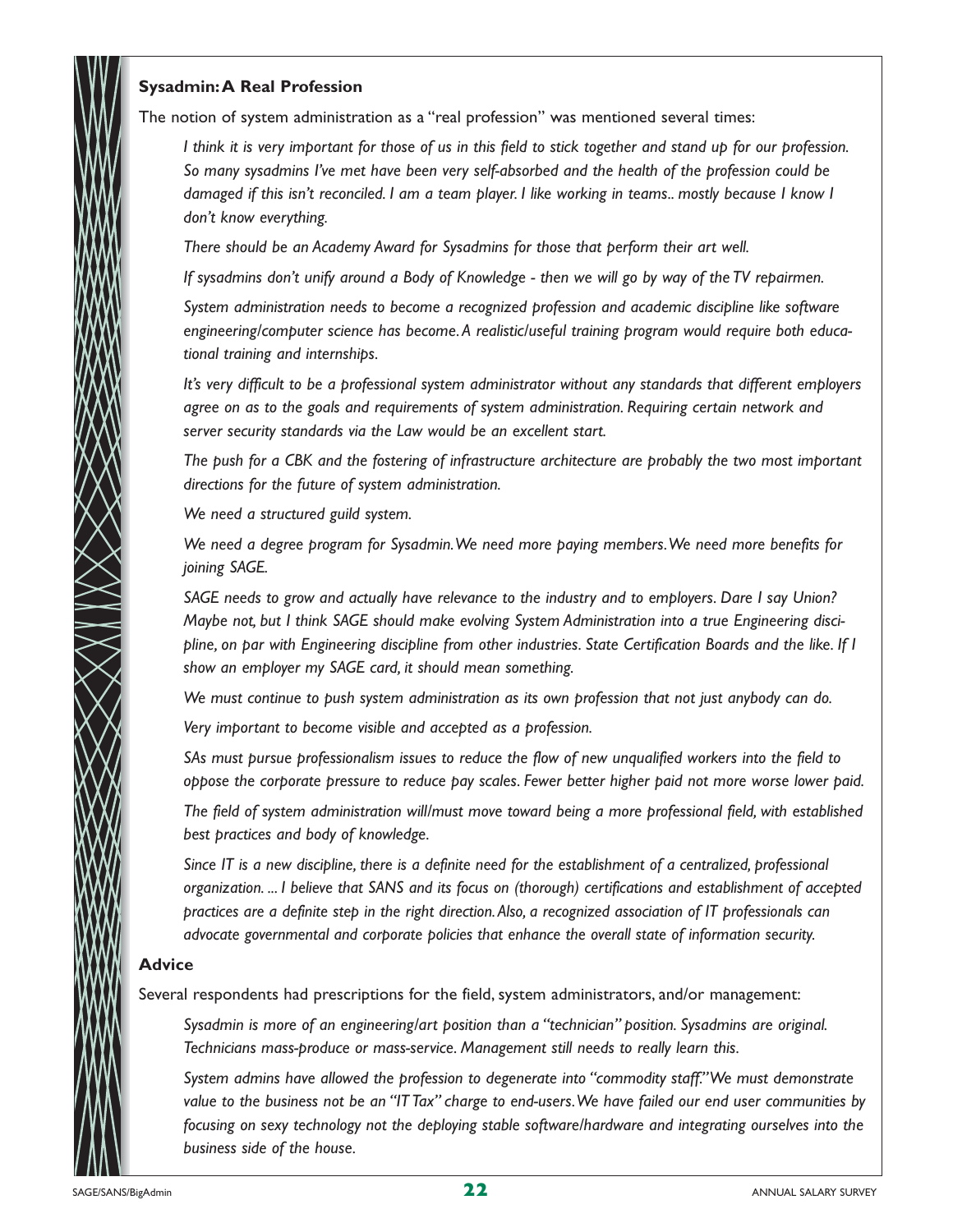*Because some systems work is mundane and somewhat repetitive, management sometimes has difficulty seeing the reality.Work is only noticed when it fails. Like insurance (hate to pay but know I need it) I would like a survey of management's opinion of systems administration and how its role/recognition could be improved.*

*Systems Administration must still be considered a high priority. Most companies seem to be losing focus of how important their data is.The latest trend in hiring appears to involve the less educated and less experienced.This equals less compensation for the employee and less payroll for the company. Once again, they get what they pay for. It is true that spending must be controlled; however, far too many companies are placing their data at risk (total loss, security issues) at the cost of a few dollars.*

*System Admin [needs] management that understands technology.The leading downfall of many IT companies has been the deceptiveness of hiring more managers that do not understand nor relate to IT; thus driving programs and expectations that are unrealistic and ungrounded. C\*O's also need to have a greater grasp of technology so they can relate their visions better to those who build them.As usual communication is essential to any positive growth.*

*Future needs to be more geared to infrastructures, and needs to allow open sharing of local work within a general architecture of infrastructures.*

*I think that many companies will make the switch to outside contractors to perform their sysadmin tasks. This will involve both pros and cons: lack of intimate company knowledge, lack of availability when you need it, no local presence, higher total cost vs. greater support base thus wider skill set. Overall, I think this will be a mistake!* 

*… I'd like to see companies shift dollars from support contracts for commercial \*nixes to positions for Linux admins. It would also be nice if they would stop treating their \*nix admins as grunts who get all of the none-of-the-above tasks (having them ship packages or order desktop software, etc.). …* 

*As US companies explore expanding business opportunities on other continents, greater competition for jobs will bring compensation/salary numbers down. People who want to remain employable will have to be flexible in what job assignments they get and the schedule of hours they work (e.g., work with people in different time zones, etc.) One's time is best spent adding skills to one repertoire including the dreaded managerial and budget set.*

*Companies need to give their IT system's infrastructure administrators more authority and weight in decision making that is proportional to the amount of responsibility they expect these team members to carry.*

*I have found that a lack of direction and lack of the communicated direction (however little) is the most irritating part of being associated with a large corp. environment. If the corporate core is not IT oriented (as mine is newspaper publishing), the lack of knowledge at higher levels eliminate the checks-andbalances of IT spin control. Multiple high level "IT Posers" pointing in as many directions as they have hands.This results in large amounts of lost and wasted funds on the whims of unchecked influential people. If your corp. is not IT, hire it out.*

*Systems administrators spend a great deal of time making up for the shortcomings of users, software developers, and infrastructure vendors.We need a global method of sharing this knowledge that will let us all spend more time out of the office.*

*Future system admins need to be team players.They must develop good business and communication skills.*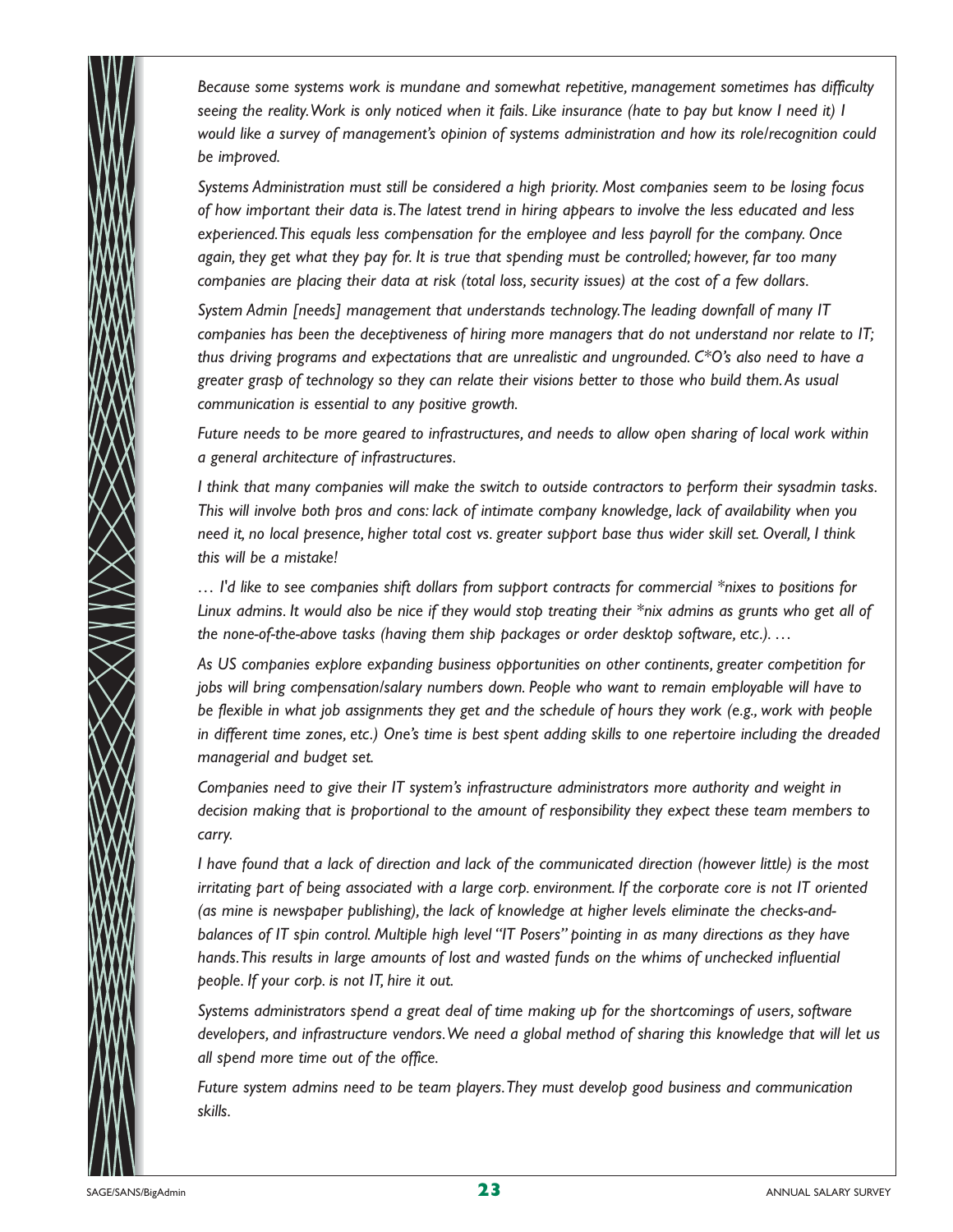*Management must understand the realm of responsibilities of a sysadmin. It's not just monitoring a system, you must install patches, fix vulnerabilities, interact with application development, and negotiate changes with business units (i.e., reboot, security fixes, upgrades/patches in OS). In addition, training in new features, technologies, and security must receive funding to allow for efficient use of resources. ….*

*Go to school and get a BS or MS.*

*Management and companies need to realize the importance and value of a very good system administrator. Many a time, the higher profile positions (i.e., programming and database administrators) get more recognition and better compensation for equal or less work accomplished.*

*We all require to develop a much more focused, business oriented view of systems administration become much more professional* 

*The job market is terrible. ...The government needs to stop non-US citizens from coming here and taking the few IT jobs that are available, at lower salaries. Companies need to realize that the most important resource that they have are the employees, and that retention will become a MAJOR issue when the economy starts to pick up. Employees are going to remember the cancelled training, certifications, and conferences.As well as the ridiculous salary increases, the reduced or eliminated bonuses, and worthless stock options that were part of the compensation package.*

*I see Linux/Unix skills as becoming more important for administrators in the next few years - I see more and more companies deploying at least 1 Linux box for some reason or other. Security issues have come to the fore, and admins will have to have an appreciation of security issues to survive in the marketplace.*

*Continuing education is vital and a more focused approach to security InfoSys will be a key change in the next five years.*

*I've found that the more focused one is on making more and more money, the less likely that person will be to make the rapid advances the person is aiming for. My observations lead me to believe that the people who go into work to work hard, enjoy what they are doing, and be pleasant to work with are the ones who progress most quickly along the food chain. …*

*There should be a political movement to eliminate the global use of exempt (salaried) status for most computer workers.The Fair Labor Standards Act is outdated and employees are suffering as a result.*

*I would like to see a change in attitude concerning On-Call/After Hours support. If everyone in this business had more respect for their personal lives and refused to do it, On-Call would be the exception rather than the rule.*

*We need better PR.We're always the first person contacted to bail out the IT dept, but the LAST to get any credit.*

*People must learn that Unix or Linux driving dumb terminals is the way to go for any office with > 3 computers.*

*SAGE is a valuable resource in the professionalization of system admin, however more attention should be given to management education, especially management which works from a mainframe mindset, and too much value is placed on certification.*

*In the age of open source, a college education is meaning less and less.You can go to college and learn the old fashion way to do things then find yourself unable to compete with the next guy.*

*Need to fix the problem with off hours support. It is too demanding to work 40 hours and be on call the rest of the time; even if they pay you more for it.*

*To hell with it, just go back to school.*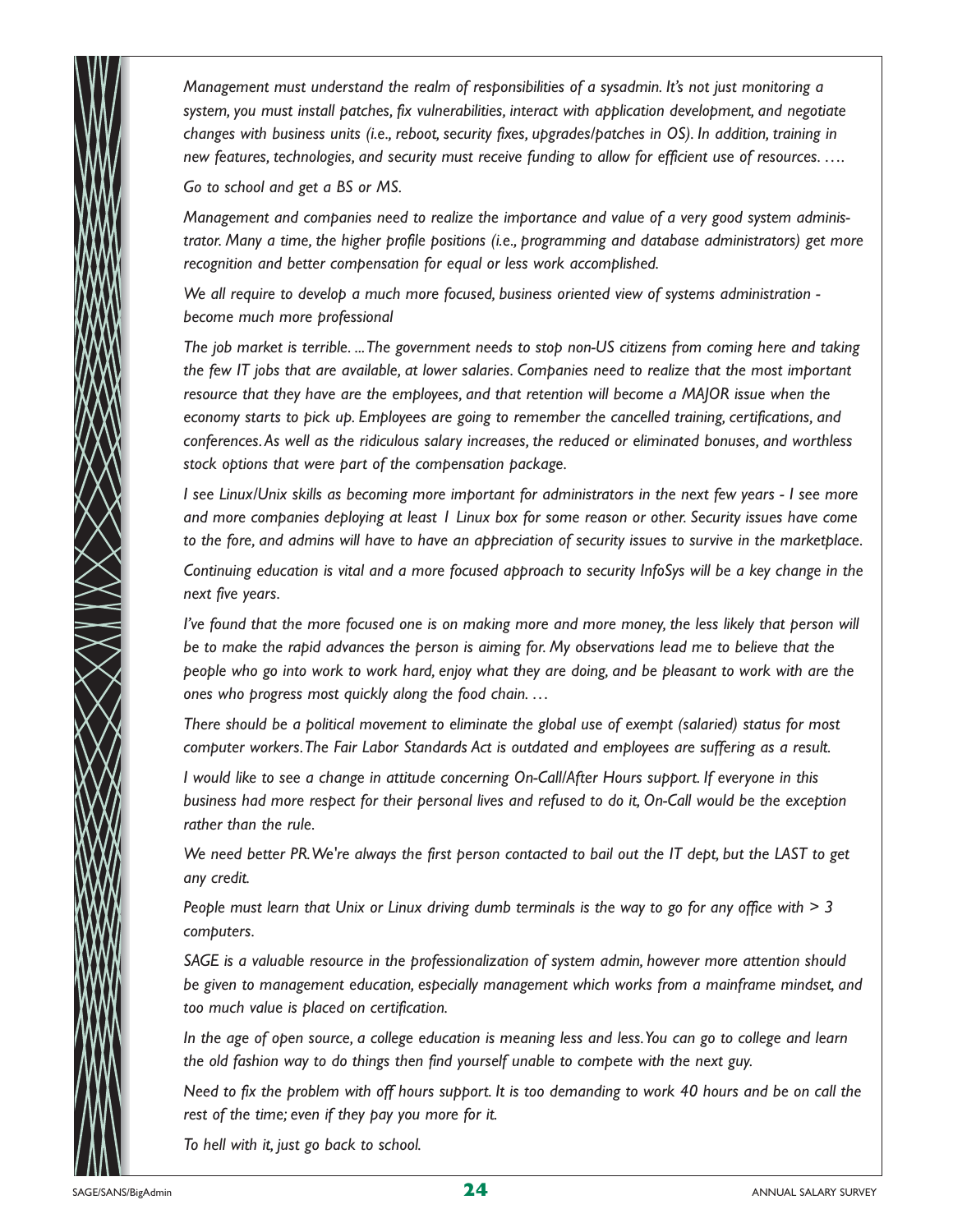*Send all H-1B's back please.*

*The employers should not be cheap on training and should provide more opportunity.*

*We still try and do everything on the cheap, with insufficient staff and this will have to change.*

*You can decide: live with free software or with only one evil company left?* 

*I guess SAGE should try to raise more awareness of what System Administration is all about.A colleague put it best when we were trying to recover a server in the middle of the night:"We should have them crash more often, now all of the sudden they appreciate us."*

*Need to have better trained management, provide staff with clearer objectives and a plan for the future of our corporation. No real career path for staff in my position. No training benefits, always hard to get approved for courses.*

*The cream will rise to the top, but will get skimmed off if given the opportunity. Do not settle, always keep looking.*

*Learn Linux: Linux is going to wipe Solaris unless Sun does something radical. Save us from MSWindows. Most system administrators better start looking for a 4-year degree.*

*The current economic climate dictates that one 'sit tight' for a while; jobs seem to be few and far between in this geographic location right now.*

*It's time that management stopped thinking of systems administrators as "techies," i.e., as commodities and began to understand that without us and our knowledge of their business, their business would be in serious jeopardy. How we get that across to management is a different matter, however.*

*Training,Training,Training. Companies need to realize the dynamic nature of the industry and that continued success and the ability to complete more complex tasks on shorter schedules require constant education and re-education.*

#### **Product Reflections**

Many respondents felt an affinity (or antagonism) toward one or more products, usually revolving around the Microsoft vs. Open Source debate.

Some just wanted to share their enthusiasm:

*Long live open source! One word: Linux. Love Linux. Linux, Unix will continue to rule. FreeBSD forever. Unix Forever! Unix Rules... Windows = Crap; Solaris = Good.... Go Usenix!*  Some had longer comments along the same lines:

> *The continuing war between Microsoft and the open source movement is the thing to watch. Micro\$oft is KILLING [the future]! We must stop the predatory monopoly from destroying our livelihood!*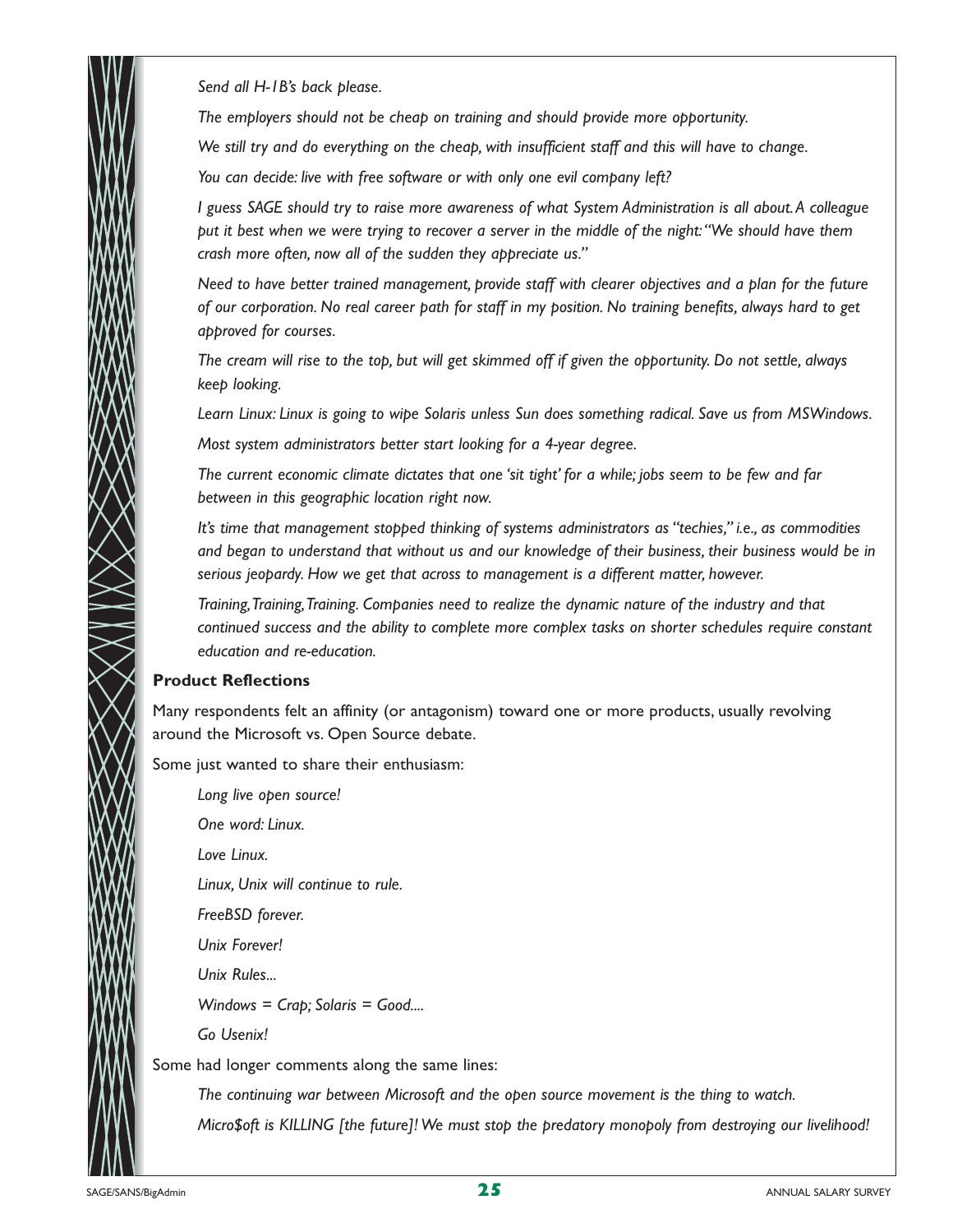*Open source is clearly superior, and very compelling.*

*With open source software, things will be easier to control and implement.*

*Sun Solaris is the finest operating system in the world. I wish there was some real support for the Intel platform.With some serious promotion, Solaris 8 (Intel) would be a competitor to any version of Windows.Without a strong push from Sun Microsystems, it is a hard sell in the corporate or government environment. Linux is growing up nicely and VMWare virtual machines may be the interface that will gain wide distribution of the OS.Why is VMWare not compiled for Solaris (Intel)? Or Sun offer another hosting solution? Keep up the great work! Dave Carter Principal Network Engineer/Analyst DigitalNet Government Solutions.*

Some of the comments below, though, take a more reflective attitude toward this issue and reveal interesting experiences (including comments not precisely related to the above issues):

*Was just about to switch some servers over to Linux until I realized the cost is the same.Why bother I already know more MS than I do Linux.*

*Installed Linux at home, haven't found a use for it. Installed Linux at work, found most projects and applications only hosted on Microsoft platforms. Installed Linux at school, use it mostly for social activities.*

*Linux has grown rapidly within our organization. It is my desire to assist in the reduction/elimination of windows to the best of my abilities.*

*Why is Linux, the worst possible flavor of Unix, the one that was picked by everyone to compete with Microsoft? I'd much rather be a FreeBSD admin, but I'm stuck with Linux at work.*

*Corporate mentality of conformance to Microsoft even when UNIX machines may provide a better answer with respect to stability, and long term costs. Certain sectors seem quite influenced by glitzy presentations and willing to accept substandard performance because it comes from a corporation "with support." However, accessing support is rarely possible as it "costs" too much to access.*

*HP has turned their [online] forum into such a valuable support resource that it has actually been influential in the decision to continue buying their Unix servers.We have chosen several times to stick with HP instead of increasing our AIX or Solaris purchases specifically because of how valuable we consider their user forums for support.Their forum employs a points-per-reply feature that strongly encourages users to support each other.We almost never make HP's technical support line our first stop for help even though we've already paid for their support - the answers we get from the forum are nearly always faster and more complete. HP clearly recognizes the value of their forum, and I think that will be a trend followed by other big vendors this year. HP even goes so far as to periodically reward active forum users with nice prizes. Considering that the amount of money we spend with them each year is usually around half a million dollars and that we decided not to use AIX because of a perceived lack of such support, I think that's a wise decision on their part.*

And a prediction about Novell vs. Microsoft:

*I predict that Novell will again overtake Microsoft in network OS's because of security issues.When it becomes more evident that Netware has dramatically fewer vulnerabilities needing patching as well as the ability to network on a non-Internet routable protocol if necessary, sysadmins will begin flocking to Big Red.*